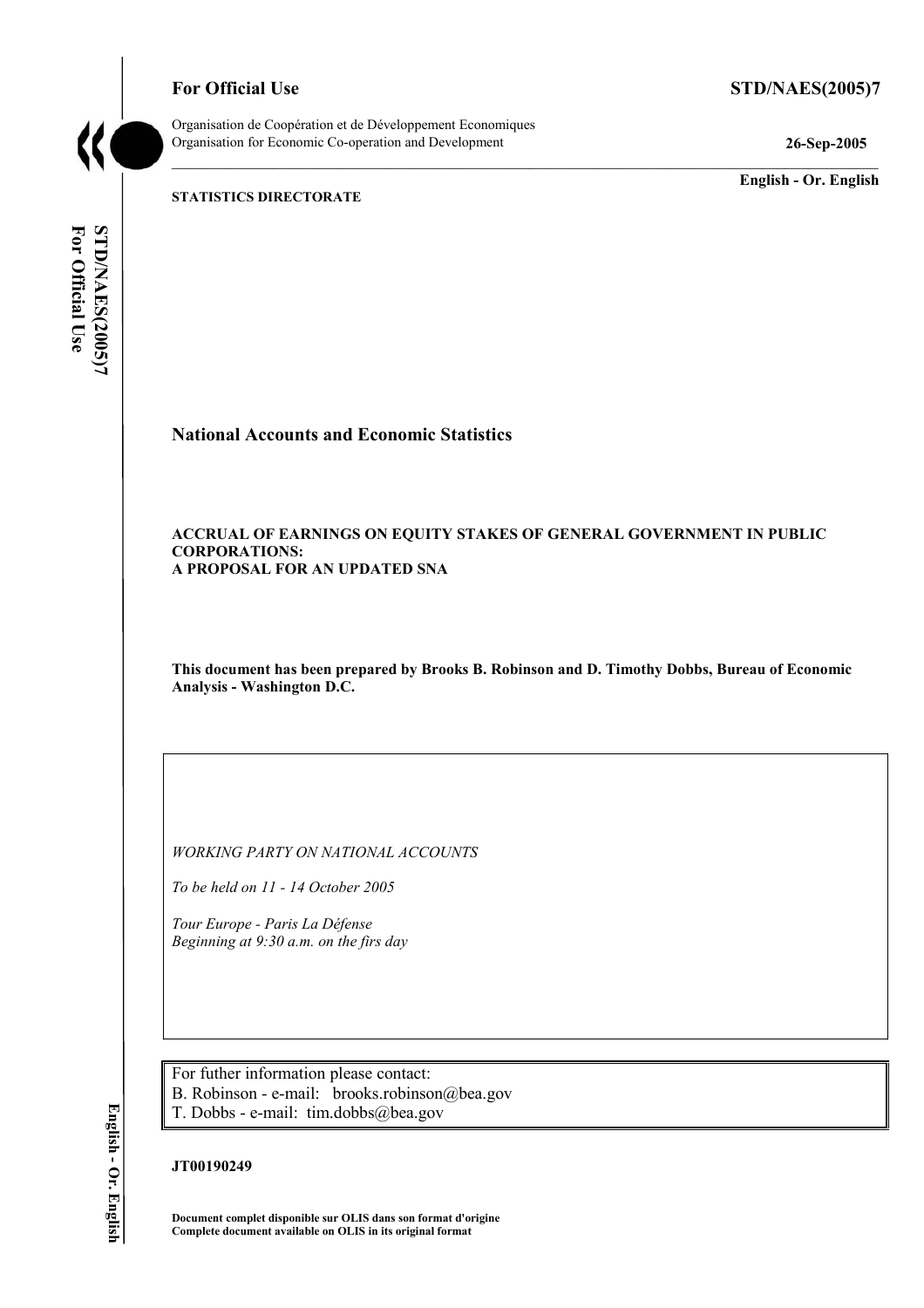# **TABLE OF CONTENTS**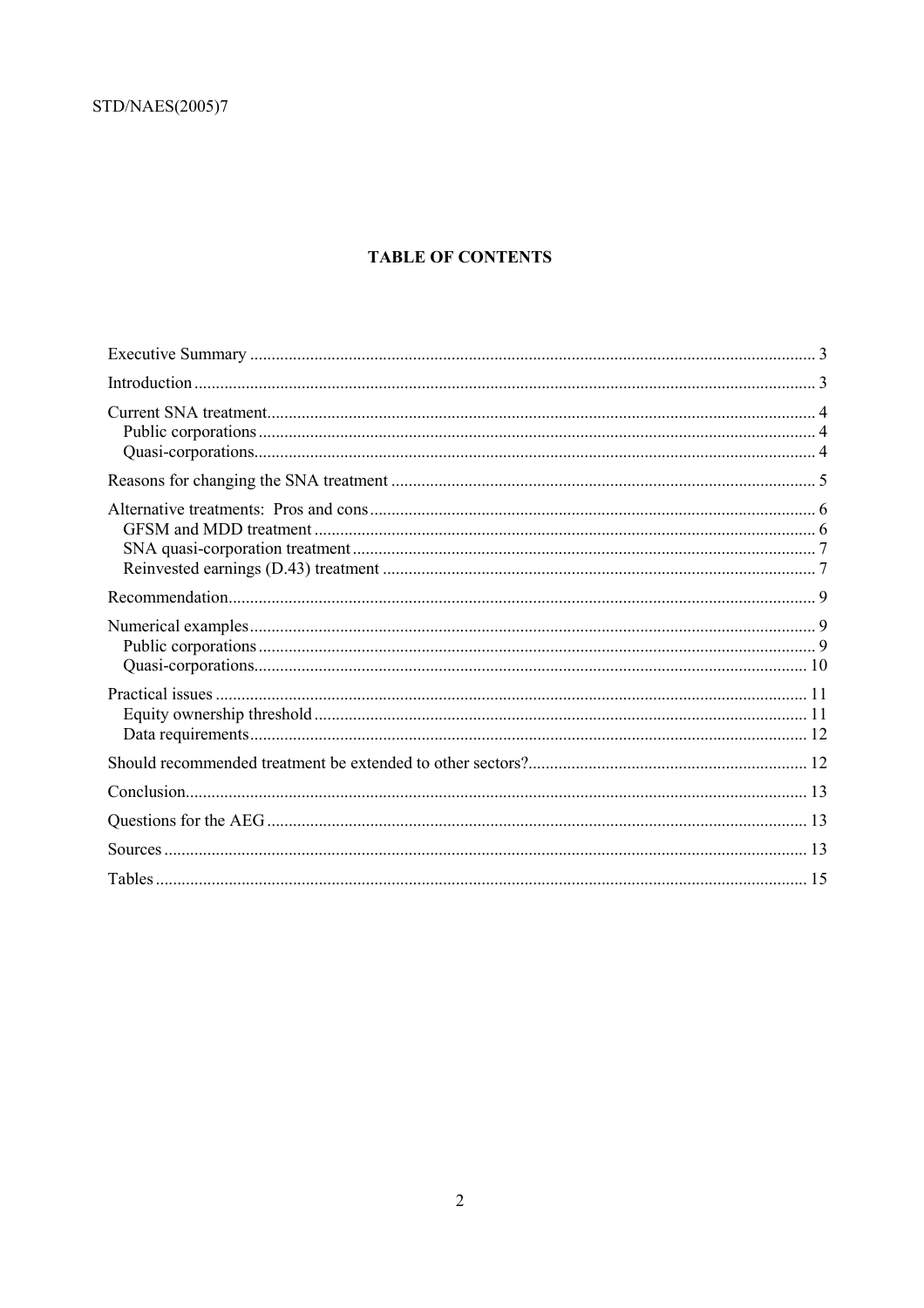## **ACCRUAL OF EARNINGS ON EQUITY STAKES OF GENERAL GOVERNMENT IN PUBLIC CORPORATIONS: A PROPOSAL FOR AN UPDATED** *SNA*

## **TASK FORCE ON THE HARMONIZATION OF PUBLIC SECTOR ACCOUNTING**

#### *Issue Paper*

*This paper builds on a paper prepared by Philippe De Rougement for the Task Force on the Harmonization of Public Sector Accounting. The authors thank Robert Kilpatrick, Brent Moulton, and Henry Wulf for helpful comments on this paper.* 

#### **Executive Summary**

1. The treatment of superdividends and capital injections for public corporations and quasicorporations is one of the 45 issues selected for the *System of National Accounts, 1993* (*SNA*) update. The current *SNA* treatment of these flows between these units and their owning general governments has disadvantages. For example, because governments can control the timing of these flows, which can be large, it is possible to distort fiscal balances of general governments. In addition, differences in timing and recording of these flows lead to inconsistencies within the system and create international incomparabilities. Finally, the current treatment is the source of disharmony between national economic accounting and international accounting standards.

2. The Task Force on the Harmonization of Public Sector Accounting (TFHPSA) undertook the resolution of this issue by investigating alternative treatments. The task force recommends an accrual of earnings (reinvested earnings) treatment for both public corporations and quasi-corporations. The task force considered extending the current *SNA* quasi-corporation treatment to public corporations, which was the expressed preference of a minority of task force members, but concluded that this second alternative represented less of an improvement over the existing *SNA*. The task force's preferred treatment would correct for each of the aforementioned disadvantages.

## **Introduction**

3. This Task Force on the Harmonization of Public Sector Accounting (TFHPSA) paper addresses item 34 from the list of *System of National Accounts, 1993* (*SNA*) update issues: "Superdividend, capital injections, and reinvested earnings (government transactions with public corporations (earnings and funding))." Many national accountants view the *SNA's* treatment of these topics as inadequate. Efforts were made to shore up the *SNA* treatment in accounting standards that were developed after the *SNA*. However, even the treatments adopted in newer standards have shortcomings. Consequently, it is recommended that the *SNA* update be used to "fix" this problem. This paper presents alternative treatments of flows between general government and its owned market producers, one of which should suffice as an acceptable solution.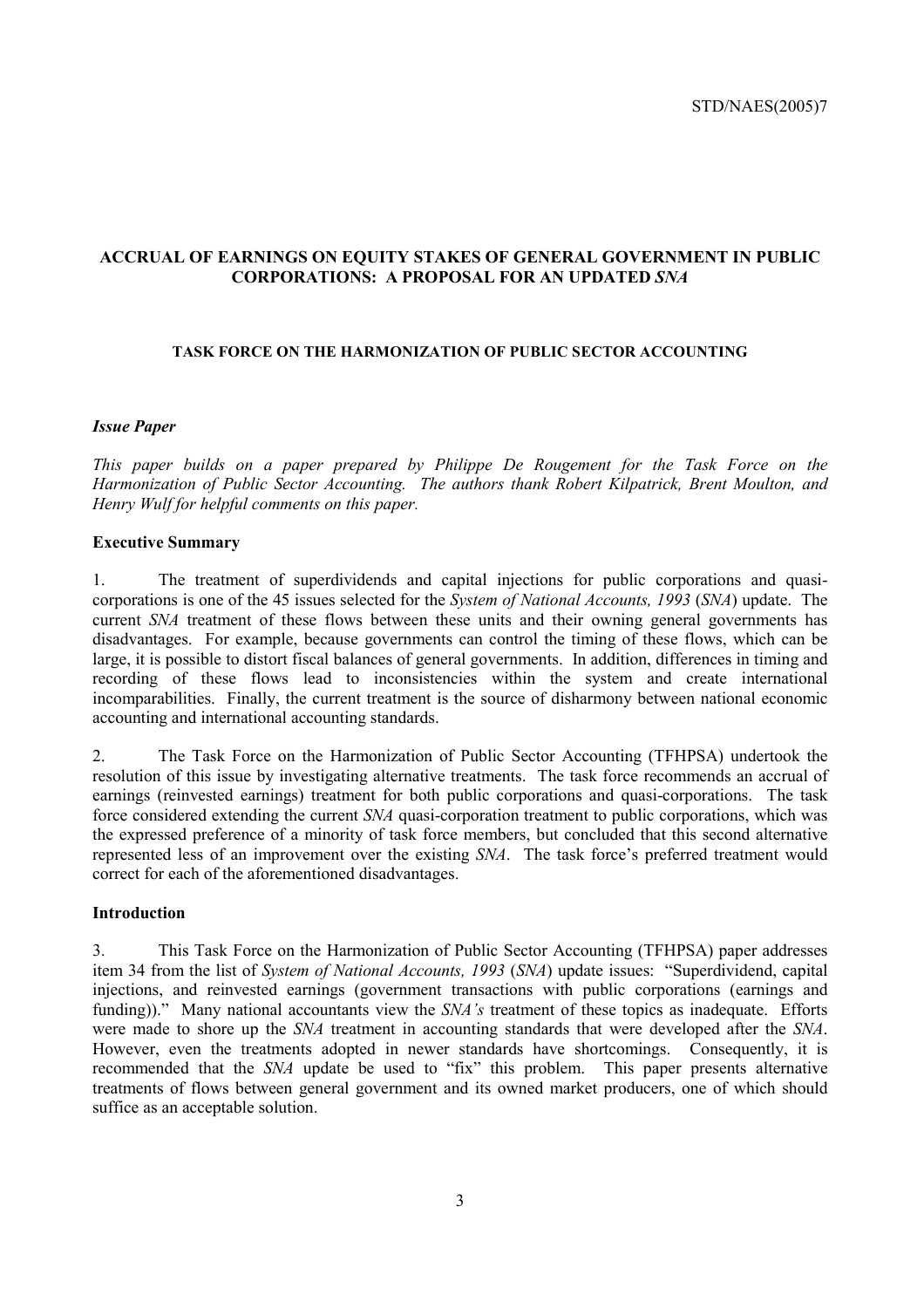4. Here, "superdividends" are defined to be large and irregular payments by market producers to their owning general governments; they are presumed to represent market producers' attempts to remit accumulated "retained earnings" (*SNA* §9.4) to their owners. "Reinvested earnings" (SNA §7.119-7.122) represent an *SNA* treatment that classifies retained earnings of market producers as income of their direct investors.<sup>1</sup>

5. "Capital injections" is a term commonly used in the media to describe significant payments from government to corporations having the characteristics of either a capital transfer or a financial transaction in national economic accounts. The term is not used in the SNA or the *Government Finance Statistics Manual, 2001* (*GFSM*), but it is described in the Eurostat *Manual on Government Deficit and Debt* (*MDD*). This paper concerns primarily capital injections that cover losses accumulated over several years or exceptional losses from causes beyond the control of the enterprise, which will be referred to as "capital injections for losses" in this paper. Other types of capital injections include direct loans and the provision of cash in exchange for additional equity.

6. After presenting the current SNA treatment of superdividend and capital injection for losses flows, this paper explores why the current treatment should be changed; discusses alternatives to the current treatment and their pros and cons; presents the task force's recommendation on which alternative should be adopted; analyzes a few practical issues related to implementation of the recommended treatment; and concludes by discussing extension of the recommended treatment to other national accounts sectors.

7. This paper builds on previous TFHPSA papers on, and discussions of, this issue. It should serve as a primary vehicle for reaching a task force decision that can be transmitted to higher-level decisionmaking bodies for shaping an updated *SNA*.

# **Current SNA treatment**

# *Public corporations*

8. The *SNA* provides the following guidelines for recording flows between public corporations and their owning governments:

- Distributions from public corporations to general governments, including "superdividends," are to be recorded as dividends (*SNA* §7.114).
- Regular transfers paid by general governments to the public corporations to cover persistent losses are to be recorded as subsidies (*SNA* §7.78(c)).
- Capital injections for losses are to be recorded as capital transfers (*SNA* §10.141(b)).

# *Quasi-corporations*

9. The *SNA* provides the following guidelines for recording flows between quasi-corporations and their owning governments:

• General governments' withdrawals of entrepreneurial income from quasi-corporations are to be recorded as dividend-like payments (SNA § 7.115).

<sup>1</sup> The current *SNA* only permits the recording of "reinvested earnings" in the case of foreign direct investors.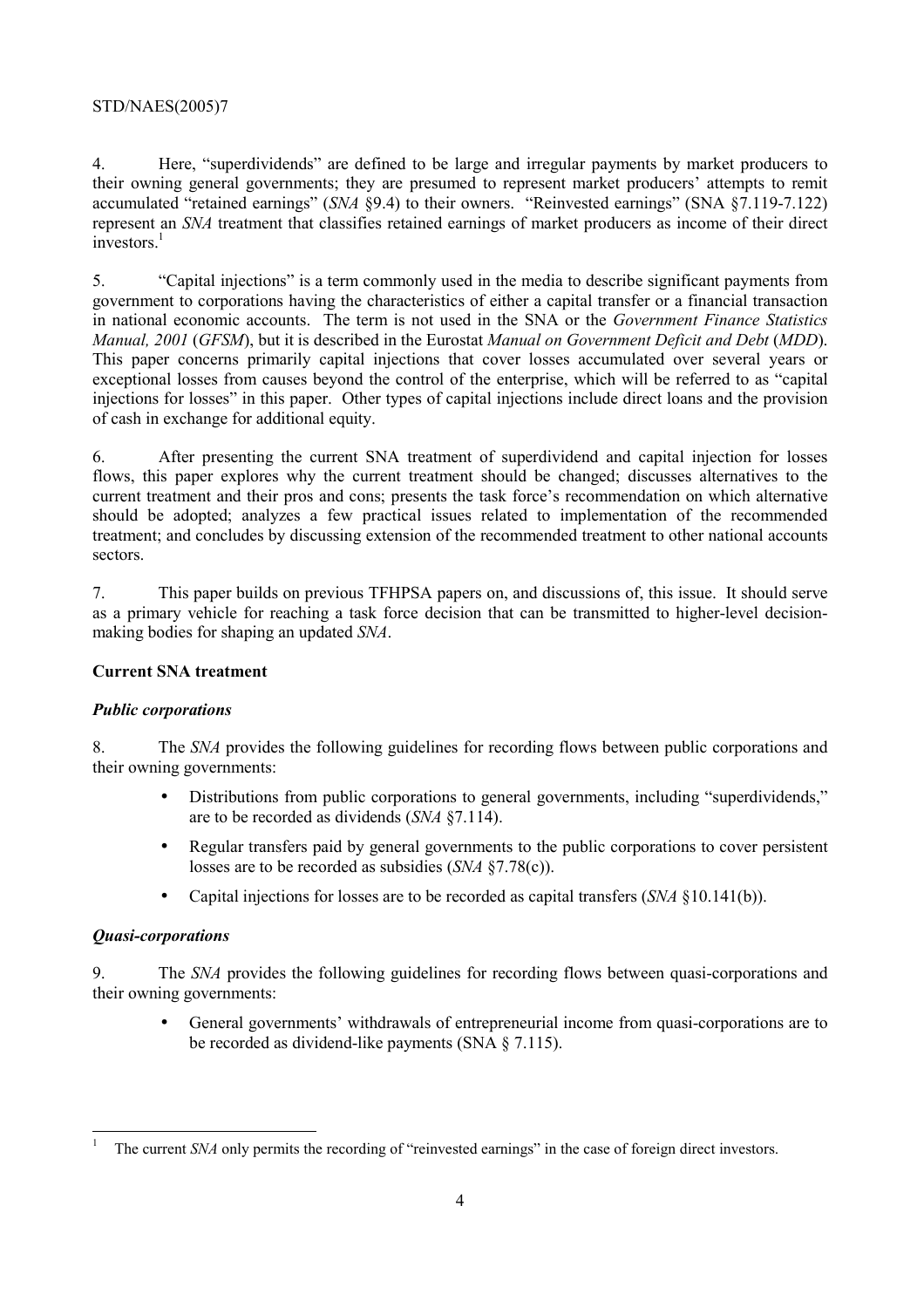- General governments' withdrawals of funds to liquidate quasi-corporations' accumulated retained earnings or other reserves (superdividends) are to be recorded as withdrawals of equity (SNA 7.118).
- General government's regular payments to quasi-corporations to cover persistent losses are to be recorded as subsidies (SNA § 7.118).
- General government's capital injections for losses paid to quasi-corporations are to be recorded as capital transfers (SNA §8.31, §8.33, and §10.141(b)).

## **Reasons for changing the SNA treatment**

 $\overline{a}$ 

10. The task force recognizes that the above cited *SNA* treatment of flows between general governments and their owned public corporations and quasi-corporations should be modified to correct shortcomings.

- 11. In the case of public corporations, the following *SNA* shortcomings should be corrected:
	- There is a need to add current account treatment of retained earnings of public corporations vis-à-vis general governments.
	- There is a need for improved alignment (timing) of the recording of transactions and the related economic activities and events; i.e., the accrual principles of the accounts needs to be preserved.
	- There is a need to resolve inconsistency in differing treatments of similar transactions, specifically, the treatment of regular versus irregular payments of dividends by the public corporation to general government as dividends and as capital transfers, respectively, and the treatment of regular versus irregular payments by general government to cover persistent losses of public corporations as subsidies and as capital transfers, respectively.<sup>2</sup>
- 12. For the case of quasi-corporations, the following shortcomings should be corrected:
	- There is a need for improved alignment (timing) of the recording of transactions and the related economic activities and events to preserve the accrual principles of the accounts.
	- There is a need to resolve inconsistency in differing treatments of similar transactions, specifically, the treatment of regular versus irregular payments of earnings by the quasicorporation to general government as a government income item and as capital transfers, respectively, and the treatment of regular versus irregular payments by general government to cover persistent losses of quasi-corporations as subsidies and as capital transfers, respectively.
- 13. The following facts are submitted in response to the aforementioned *SNA* shortcomings:
	- Superdividends are net worth neutral (financial transactions), because general government's equity stake in the public corporation or quasi-corporations falls by the amount paid. Consequently, superdividends do not appear to meet the SNA income criteria (§ 8.15) or the criteria for general government "revenue" established in the GFSM (§ 5.1).

<sup>2</sup> xcept for timing and size, there is virtually no difference between large irregular payments (capital transfers) and regular payments (subsidies) by general government to reduce accrued liabilities of quasi-corporations due to persistent losses.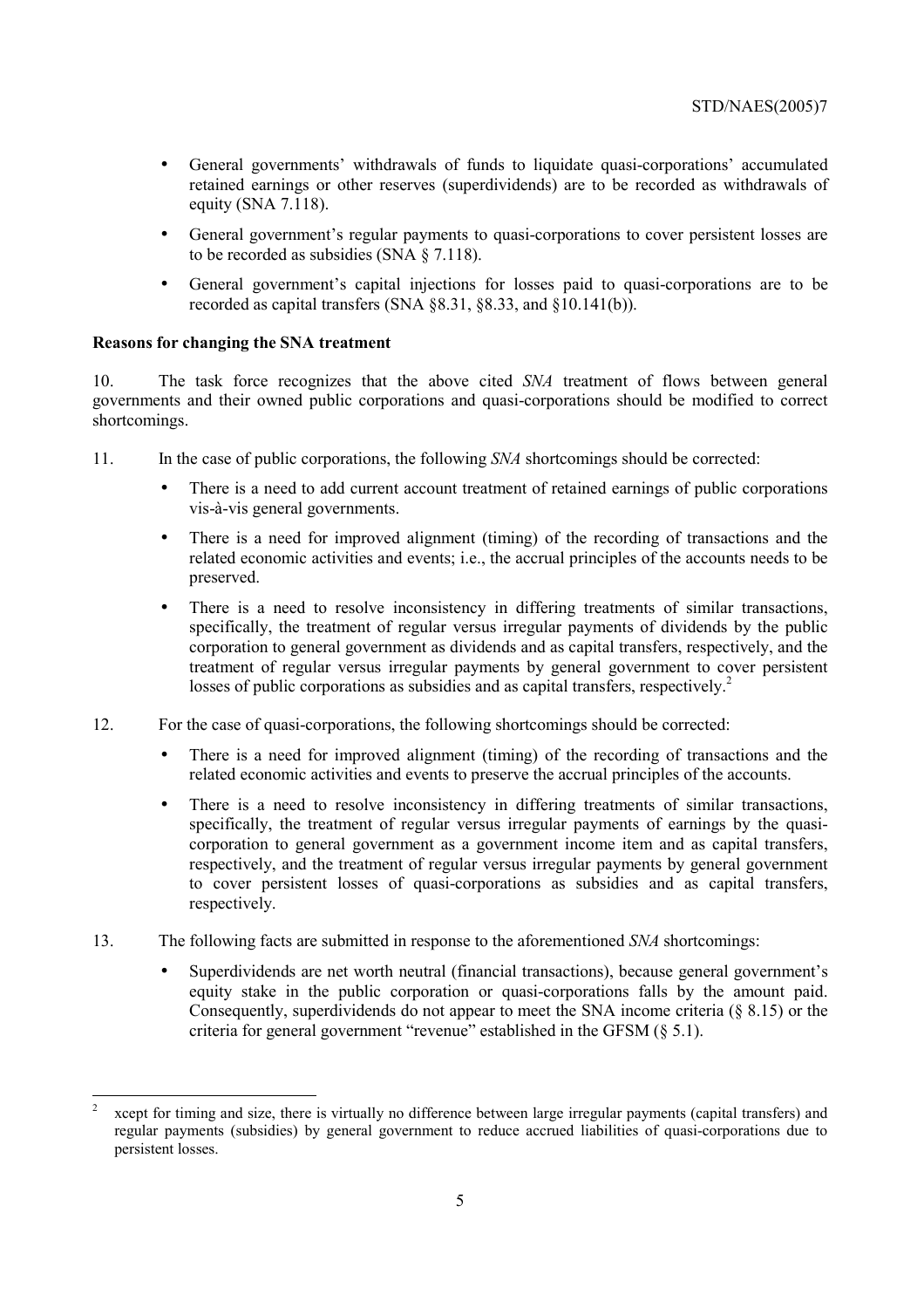- Similarly, capital injections for losses are net worth neutral and are, therefore, not current expenses; they should have a financial account counterpart.
- Superdividends and capital injections for losses permit general government to adjust its deficits at will by tapping into accumulated reserves of public corporations or quasicorporations, or of general governments' available funds, thereby distorting fiscal balances.
- The appropriate time of recording underlying economic events for general government's income is when it is earned, not when it is distributed by the public corporation or withdrawn from the quasi-corporation. The distribution is a financial choice for controlled and controlling entities, respectively. Similarly, the appropriate time of general government's recording of losses of their market producers is when the loss occurs, not when payments to cover the losses are made.

## **Alternative treatments: Pros and cons**

14. The following section discusses four alternatives to the current *SNA* treatment of superdividends and capital injections for losses, including the pros and cons of each alternative: *GFSM*, *MDD*, *SNA* quasicorporation, and reinvested earnings (D.43).

## *GFSM and MDD treatment*

15. The *GFSM* and the *MDD* were written after the *SNA*; they attempted to address the *SNA's* shortcomings with respect to superdividends and capital injections for losses. Their treatments, with related pros and cons, are presented below as two alternatives to the current *SNA* treatment.

- The GFSM ( $\S$  5.87) and MDD ( $\S$ II.1.1.4.b and  $\S$  II.1.2.1) call for treating payments made by public corporations from current income to general governments as entrepreneurial income (dividends), even if the corporation engages in "smoothing" by making consistent dividend payments in times of fluctuating earning. Distributions of large and exceptional one-off payments (e.g., payments of accumulated reserves, or superdividends) should be classified as withdrawals of equity.
- The GFSM (§5.88) requires that payments made by public quasi-corporations from current income to general government be classified as "withdrawals from income of quasicorporations," and be treated as dividends or property income. However, withdrawals of large amounts of retained earnings (superdividends) are treated as withdrawals of equity (GFSM §5.89).
- General government payments to public corporations and quasi-corporations should be recorded as a subsidy where they are made regularly to cover persistent losses of public corporations. Other payments are not current-account transactions, and may be described as capital injections.
	- o Capital injections should be recorded as capital transfers where they cover past or expected future losses (*GFSM* § 6.57 and §6.60; *MDD* §II.3.1.2)—even when shares are issued in response to the injection  $(MDD \S II.3.1.2.3)$ . These are the payments referred to as capital injections for losses in this paper.
	- o Only capital injections realized in a commercial context (i.e., when there are reasonable expectations of obtaining a return on an investment) should be classified as transactions in equity (*MDD* § II.3.1.2).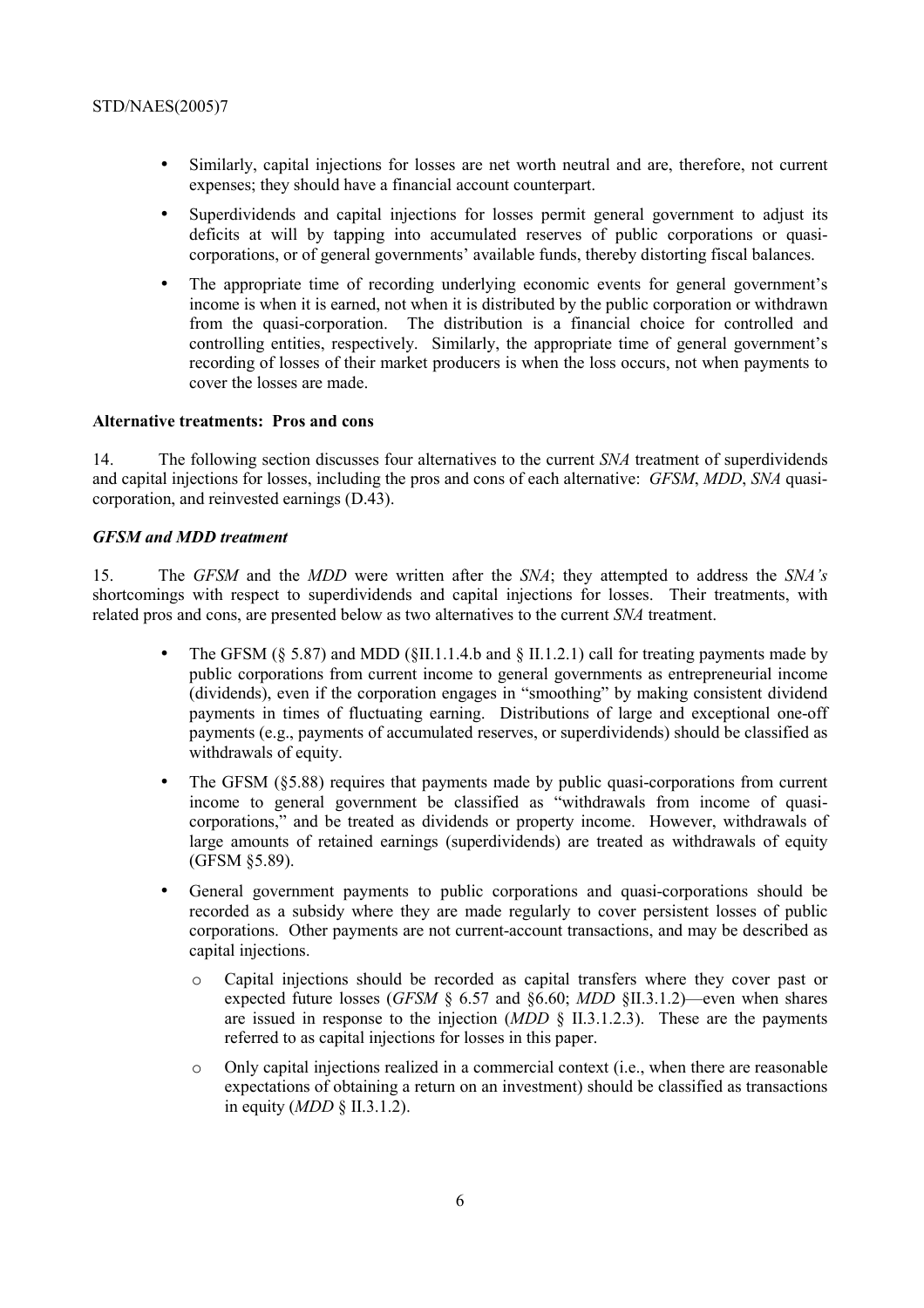16. The *GFSM* and *MDD* treatment provides for current account recording of ordinary dividends and withdrawals of income from quasi-corporations, and capital account recording of other dividends and withdrawals, which means that income and changes in equity stakes are appropriately recognized. This treatment differs from the SNA. However, the treatment does not conform with a true accrual accounting nature of these transactions; i.e., the time of recording may be inappropriate. Earnings paid out by the corporation or quasi-corporation as they are earned are current income for the owning governments, but earning paid out sporadically are not current income.

17. Similarly, the GFSM and MDD treatment provides for current account recording for ongoing subsidies paid to public corporations and quasi-corporations, and capital account or investment recording for capital injections. This treatment is similar to the SNA. Again, the treatment does not conform with a true accrual accounting version of these transactions. Subsidies paid by general government as losses are incurred are current expenses for government, but sporadic payments are not. For reverse flows, the recording of capital injections recognizes changes in the equity stakes of government in one case (capital transfers in a commercial context), but excludes this recognition in another case (subsidies in a noncommercial context).

18. Consequently, the task force concluded that the *GFSM* and *MDD* treatments have shortcomings of their own.

## *SNA quasi-corporation treatment*

19. A task force minority position was that the current *SNA* quasi-corporation treatment of superdividends and capital injections, which is outlined above, constituted a sufficient alternative to the current *SNA* treatment of superdividends and capital injections. It was suggested that not only should the quasi-corporation treatment be retained for flows between quasi-corporations and general governments, but that it should be extended to flows between public corporations and general governments. The shortcomings of the SNA quasi-corporation treatment were provided earlier; an important advantage of the treatment is that it provides for the recording of withdrawals from (superdividends), and additions to (capital transfers), equity—thereby enabling general governments to recognize changes in their equity stakes in their market producers.

### *Reinvested earnings (D.43) treatment*

20. The fourth alternative considered for the treatment of superdividends and capital injections for losses is "reinvested earnings on foreign direct investment (D.43)." This "accrual of earnings" treatment is discussed in the following parts of the *SNA*: §7.119-22, §11.88, §13.74, and §14.139. The paragraphs below explain how this treatment would work in principle and practice.

21. For the case of flows from direct investment enterprises (public corporations and quasicorporations) to general government, the accrual of earnings treatment requires that the retained earnings be attributed to general government in its reinvested earnings (D.43) account. Retained earnings are attributed to the owning general government (in proportion to the share of equity ownership) via an imputation to the "reinvested earnings" (D.43) income account and there is an accompanying entry in the financial account for shares and other equity  $(F.5)$ .<sup>3</sup> These transactions, by definition, result in zero net saving for wholly-owned public corporations and quasi-corporations. These transactions also create a zero

<sup>3</sup> SNA §7.122 defines retained earnings to be the operating surplus of a direct foreign investment enterprise plus property income or current transfers receivable less property income or other current transfers payable, including actual remittances to foreign direct investors and any current taxes payable on the income, wealth, etc., of the direct foreign investment enterprise.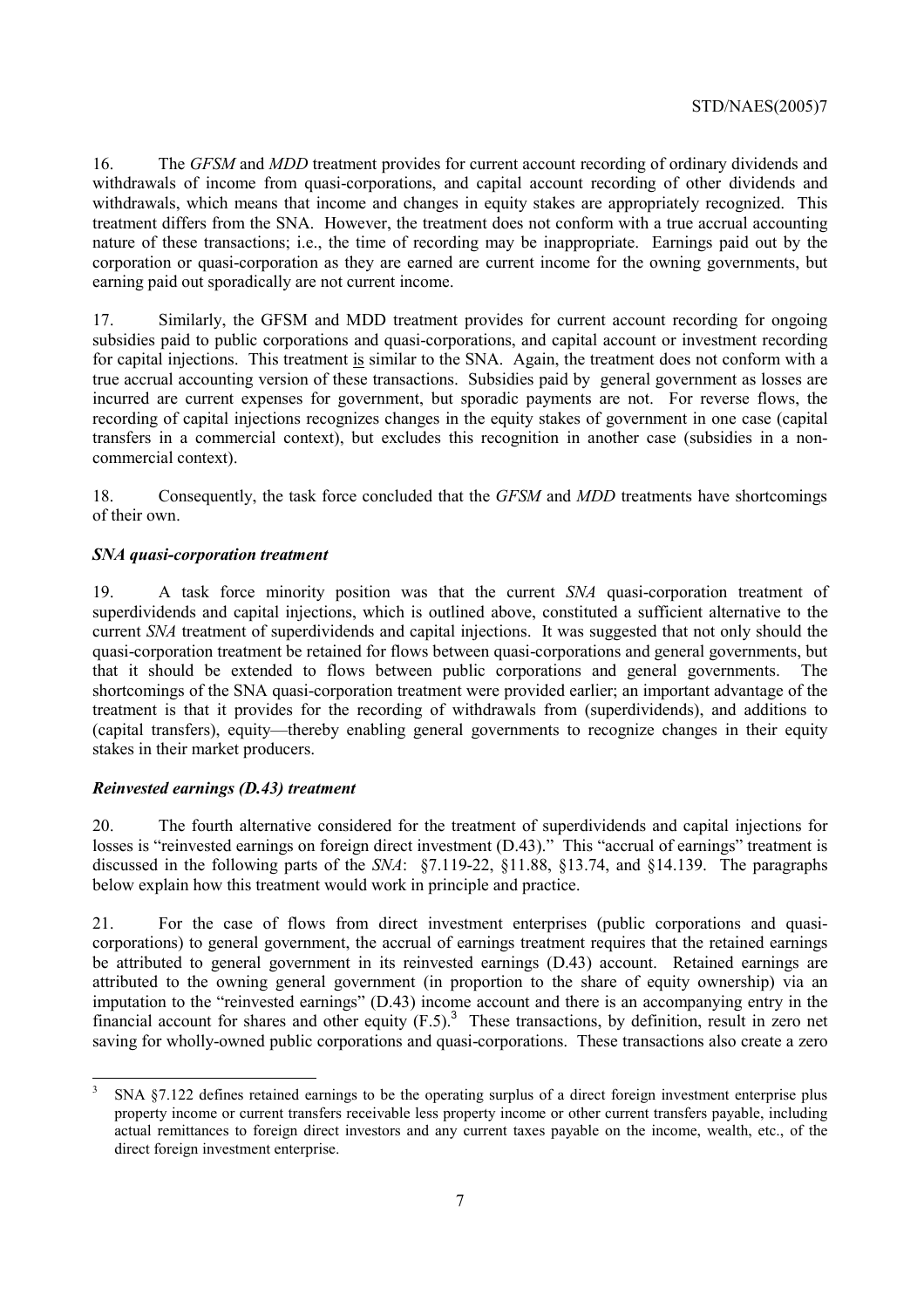net worth outcome for quasi-corporations. Finally, these transactions ensure that "superdividend" payments that are related to entrepreneurial activities do distort fiscal balances.

22. As parallel entries for a reverse set of flows from general government to public corporations and quasi-corporations that are direct investment enterprises, the accrual of earnings treatment requires that flows that are related to entrepreneurial activities be recorded in the following manner:

- When general government makes a current transfer payment to public corporations and quasi-corporations, a subsidy (D.3) must be recorded in the income accounts.
- When general government issues a capital transfer payment to public corporations and quasicorporations, a capital transfer (D.9) must be recorded in the accumulation account, while an accompanying entry must be made in the shares and other equity financial account (F.5).
- When a direct investment enterprise (public corporations or quasi-corporations) incurs an entrepreneurial loss and general government does not respond with a current or capital transfer payment, the enterprise and general government must record a reinvested loss on public enterprise investment (D.432) in the income accounts, and an accompanying entry in the shares and other financial account (F.5).

23. A shortcoming of this treatment is that it continues to classify similar payments differently: Regular general government payments to public corporations and quasi-corporations in response to losses are classified as subsidies, while irregular payments for the same purposes are classified as capital transfers.

24. Advantages of this treatment include the fact that it provides for the current and financial account entries that are required to reflect the income, transfers, and changing equity stakes of general governments with respect to their market producers. It also ensures that the timing of recording of these transactions reflects adherence to accrual accounting principles.

25. Another key advantage of adopting the recommended treatment is that it is consistent with international accounting standards. Existing *International Public Sector Accounting Standards* (*IPSAS*) recognize that dividends paid by controlled entities to their controllers should not be recorded as revenue of the latter. Rather, the prorated entrepreneurial income of controlled entities is recorded in the accounts of the controlling entities by consolidation using the "equity method" (see *IPSAS* 6 and 7), which is consistent with the task force's recommendation.<sup>4</sup>

26. The *IPSAS* Board is developing an Exposure Draft for a new standard, "Disclosure of Financial Information About the General Government Sector." This standard would encourage governments to disclose information about the general government sector (GGS) within a whole-of-government framework, which includes both the GGS and related controlled entities. Information about the whole of government is currently reported in general purpose financial statements, which are prepared on an accrual basis and reflect accounting principles for flows between general government and public and quasicorporations that are consistent with those outlined in the task force's recommendation.

27. Moreover, the International Accounting Standards Board's (IASB) requirements for recording flows between private sector institutional units with relationships paralleling those between general government and public corporations and quasi-corporations are consistent with the task force's recommended treatment. The relevant requirements are:

<sup>4</sup> The "equity method" is consistent with the "reinvested earnings" (D.43) treatment.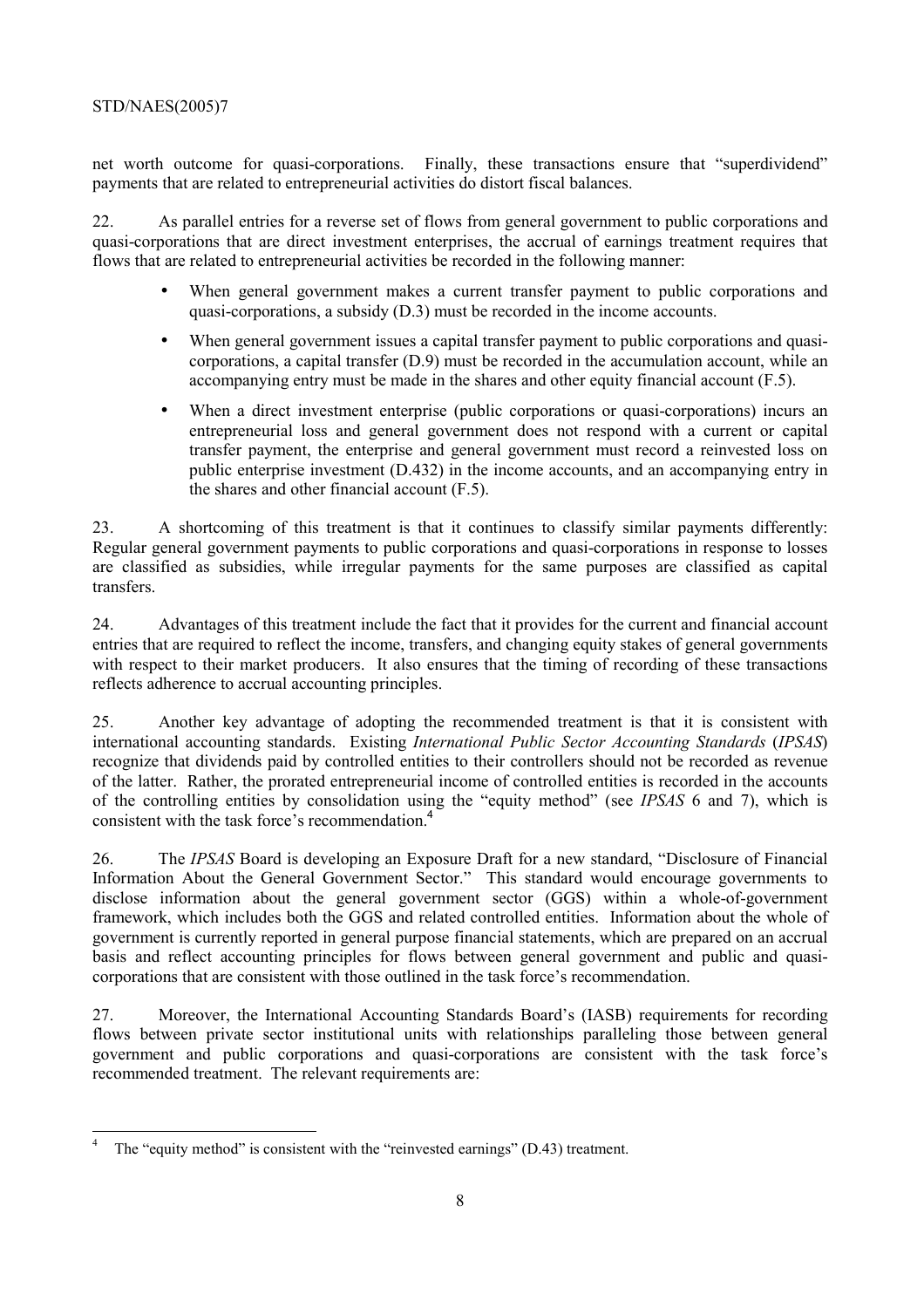- Parent corporations should present consolidated financial statements in which they consolidate their investment in subsidiaries (those entities that they control) (International Accounting Standard (IAS) 27).
- Investment in associates (entities over which investors have significant influence—20 percent or more ownership) are accounted for using the "equity method" (IAS 28).
- Venturers (in joint ventures) recognize their interests (assets, liabilities, income, and expense) in jointly controlled entities using either proportionate consolidation or the equity method (IAS 31).

28. It is important to note that these standards call for an accrual accounting of flows between the referenced institutional units.

## **Recommendation**

29. Given the current *SNA's* shortcoming in accounting for the flows between general governments and public corporations and quasi-corporations, and the shortcomings in the *GFSM* and the *MDD*, the TFHPSA majority recommends the following revision to the SNA:

Period-by-period profits/losses of public corporations and quasi-corporations should be recorded as general government property income/loss (D.43) and as changes in shares and other equity (F.5) by extending the reinvested earnings on direct investment treatment to the market producers that are owned by institutional units whose transactions are recorded in the Government Sector (S.13) of the *SNA*. (This treatment is currently reserved for institutional units whose transactions are recorded in the Restof-the-World Sector (S.2).)

#### **Numerical examples**

#### *Public corporations*

30. Tables 1A-1C and 2A-2C in the "tables" section of this paper provide numerical examples that compare the current and recommended *SNA* treatments of transactions between general governments and their public corporations. In each case, the opening balance sheets reflect general governments with net worth of 140 (assets of currency and deposits (50) and equity (90)), and public corporations with net worth of 10 (assets of currency and deposits (30) and "Other" (70), which are partly offset by an equity liability of 90). In addition to the primary transactions for public corporations and general governments, which are discussed below, it is assumed that the public corporations and, therefore, general governments, incur holding gains (7). Finally, general governments' equity is always revalued in the public corporations' accounts.

- 31. Three entrepreneurial income transactions and related outcomes are featured in tables 1A-1C:
	- Table 1A: Public corporations have entrepreneurial income of 15 and distribute 5 in dividends to general governments.
	- Table 1B: Public corporations have entrepreneurial income of 15 and distribute 0 to general governments.
	- Table 1C: Public corporations have entrepreneurial income of 15 and distribute 30 in dividends to general governments.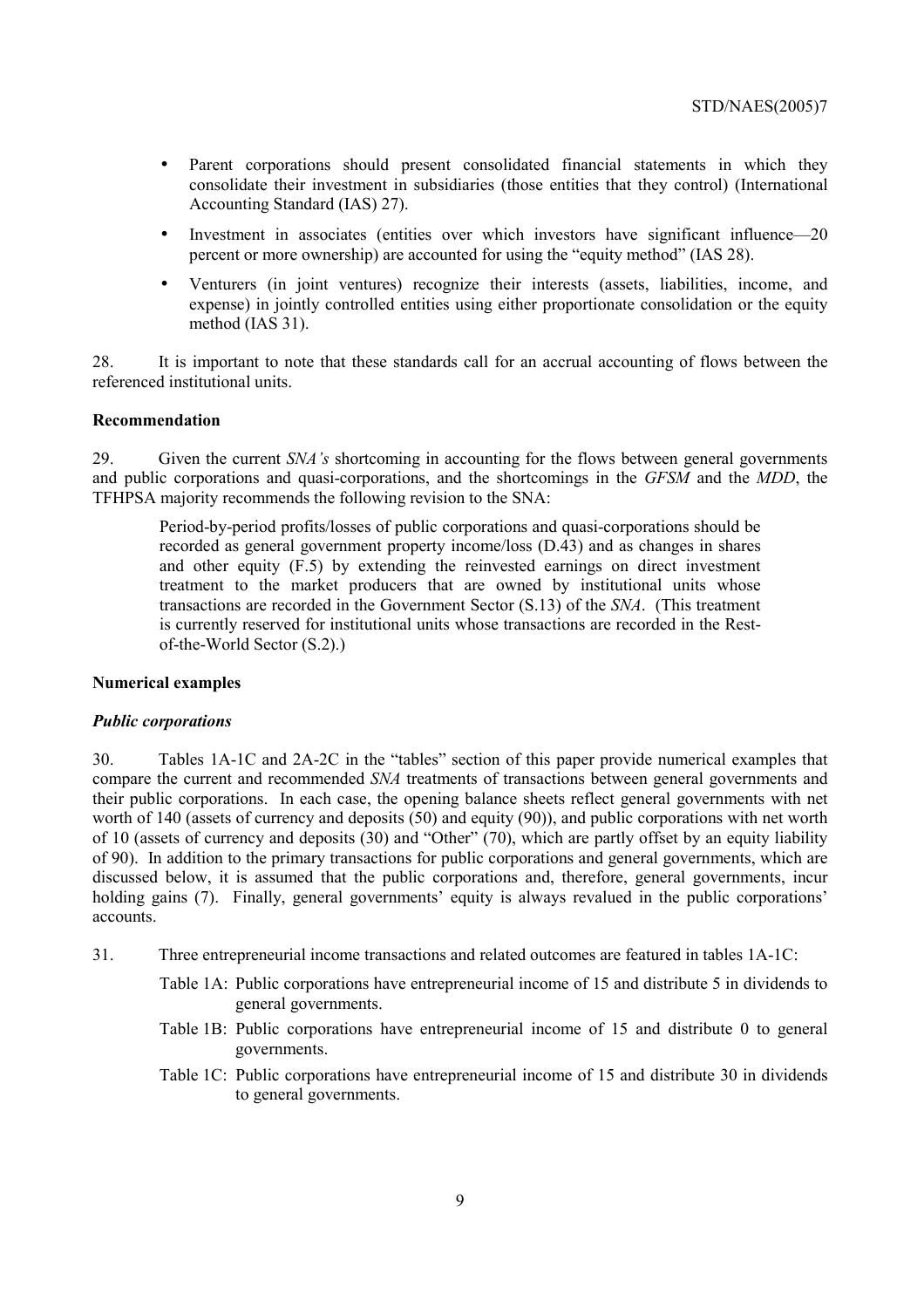- 32. Three loss transactions and related outcomes are featured in tables 2A-2C.
	- Table 2A: Public corporations' loss is fully subsidized by general governments.
	- Table 2B: Public corporations receive no subsidy in response to their loss.
	- Table 2C: Public corporations' current period loss is fully subsidized by general governments, plus the corporations receive a capital injection for losses of 35 from general governments.

33. The tables show the differences in the net saving of general governments and of public corporations under the current versus the proposed treatment.<sup>5</sup> In each case, the current and accumulation accounts show the relevant reinvested earnings (losses) and net acquisition (issuance) of equity, which are integral to this recommended change in the *SNA*. Also, as expected, in the closing balance sheet, the net worth of general governments is always identical under the current and recommended treatments.

34. The aforementioned tables present scenarios where general governments are sole owners of public corporations. To account for cases where general governments are partial owners of public corporations, the flows related to the reinvested earnings (D.43) treatment that are presented in the tables would have to be modified. Flow values related to the treatment would be reduced by an equity ownership factor (EOF), which is calculated as  $EOF = EOP/1.6$ 

## *Quasi-corporations*

35. Tables 3A-3C and 4A-4C in the "tables" section of this paper provide numerical examples that compare the current and proposed *SNA* treatments of transactions between general governments and their quasi-corporations. In each case, the opening balance sheets reflect general governments with net worth of 150 (assets of currency and deposits (50) and equity (100)), and the quasi-corporations with net worth of 0 (assets of currency and deposits (30) and "Other" (70), which are offset by an equity liability of 100). In addition to the primary transactions for quasi-corporations and general governments, it is assumed that quasi-corporations, and therefore, general governments, incurs holding gains (7). Finally, general governments' equity is always revalued in the quasi-corporations' accounts so that the net worth of the quasi-corporation is set to 0.

- 36. Three entrepreneurial income transactions and related outcomes are featured in tables 3A-3C:
	- Table 3A: Quasi-corporations have entrepreneurial income of 15 and general governments withdraw 5 in income.
	- Table 3B: Quasi-corporations have entrepreneurial income of 15 and general governments withdraw 0 in income.
	- Table 3C: Quasi-corporations have entrepreneurial income of 15 and general governments withdraw 30 in income.
- 37. Three loss transactions and related outcomes are featured in tables 4A-4C.

Table 4A: Quasi-corporations' loss is fully subsidized by general governments.

Table 4B: Quasi-corporations receive no subsidy in response to their loss.

 5 Under the recommended treatment, the net saving of public corporations is always 0.

<sup>6</sup> Here EOP represents general governments' "equity ownership percentage" (equity stake) in public corporations.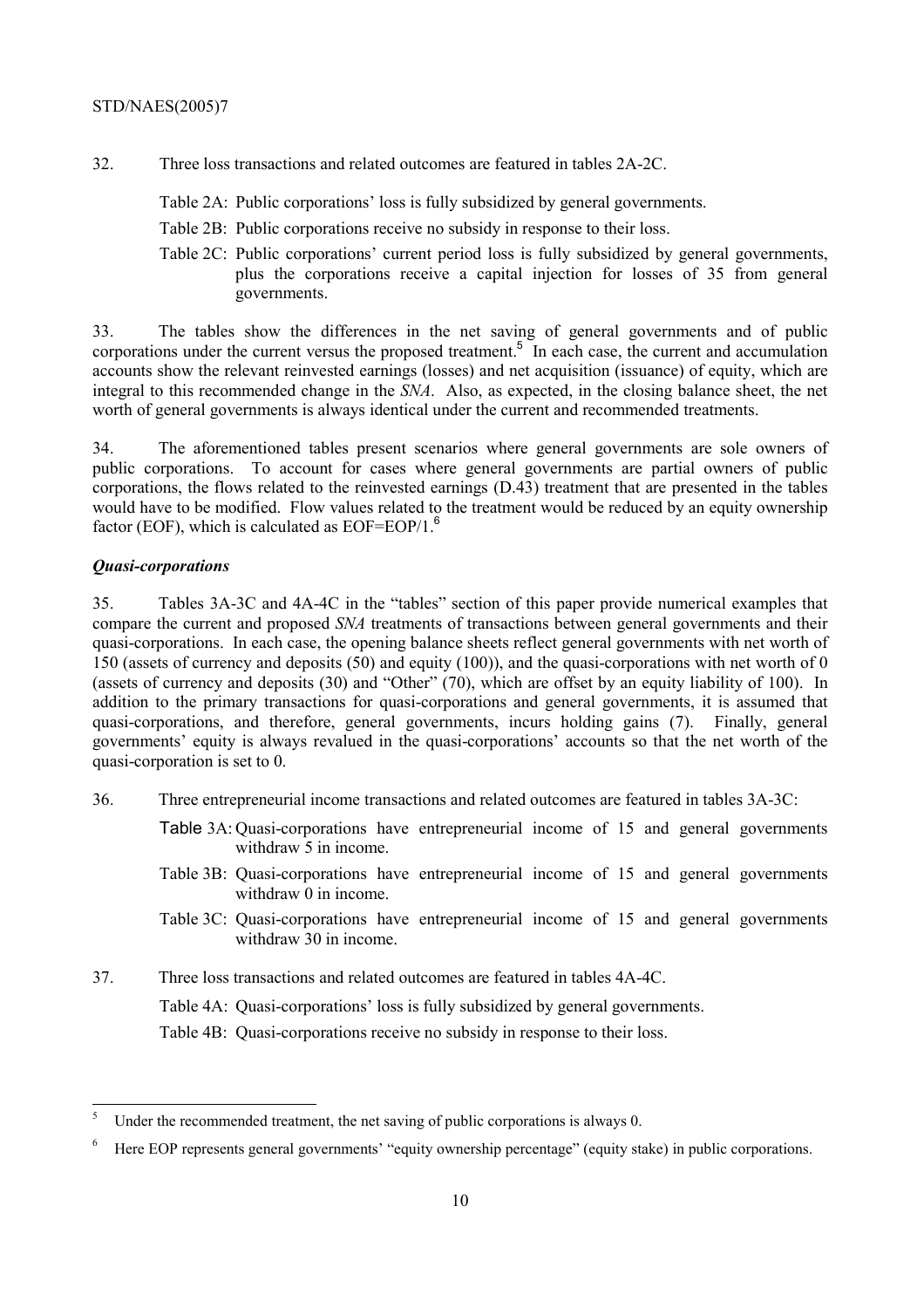Table 4C: Quasi-corporations' current period loss is fully subsidized by general governments, plus quasi-corporations receive a capital injection for losses of 35 from general governments.

38. The tables show the differences in the net saving of general governments and of quasicorporations under the current versus the proposed treatment.<sup>7</sup> In each case, the current and accumulation accounts show the relevant reinvested earnings (losses) and net acquisition (issuance) of equity, which are integral to this recommended change in the *SNA*. Also, as expected, in the closing balance sheet, the net worth of general governments is always identical under the current and recommended treatments.

# **Practical issues**

39. This section analyzes two issues that rise to the surface when national accounts contemplate implementing the reinvested earnings (D.43) treatment for flows between general governments and their public corporations: Equity ownership threshold and data availability.

# *Equity ownership threshold*

40. What level of general government equity ownership should trigger application of the reinvested earnings treatment? Currently, two criteria appear in the national accounting literature that should be considered. They are discussed below.

41. To frame its discussion of the reinvested earnings treatment, the *SNA* defines a "direct investment enterprise" as an incorporated or unincorporated enterprise in which an investor owns 10 percent or more of the ordinary shares or voting power (for an incorporated enterprise) or the equivalent (for an unincorporated enterprise) (*SNA* §14.152). The reinvested earnings treatment can be applied to direct investment enterprises. The *Balance of Payments Manual* (*BOPM*) follows the *SNA* standard on ownership for purposes of the reinvested earnings treatment (BOPM §362). It is worth noting, however, that the *BOPM* permits flexibility on the 10 percent criterion by allowing down or up adjustments to the equity ownership ratio depending on the extent to which an investor has an effective or ineffective voice, respectively, in the management of a direct investment enterprise (*BOPM* §363).

42. Following closely the *SNA*, the *European System of Accounts, 1995* (*ESA*) reflects a 10 percent ownership criterion for direct investment enterprises (*ESA* §4.65). Although Eurostat's *MDD* does not cite a numerical ownership criterion explicitly, the 10 percent ratio is implicitly embodied in the manual.

43. The GFSM discusses ownership at length and alludes to the concept of control; however, it does not provide a specific ratio for determining the proportion of equity ownership that should exist before the reinvested earnings treatment should be applied.<sup>8</sup>

44. Building on International Accounting Standard 28, the International Public Sector Accounting Standards (*IPSAS*) provide explicit guidance on the ownership ratio that signals an investor's significant influence over an investee's operations: "20 percent or more of the voting power of the investee" (*IPSAS* §7.17). However, *IPSAS*, too, exhibits flexibility on its ownership criterion by stating that the 20 percent ratio can be adjusted up or down if it can be demonstrated that an investor does not have or does have, respectively, such influence.

<sup>&</sup>lt;sup>-</sup> Under the proposed treatment, the net saving of quasi-corporations is always 0.

<sup>8</sup> The GFSM references to the reinvested earnings treatment is strictly within the context of general government investment in (ownership of) foreign corporations, which is consistent with the current *SNA*.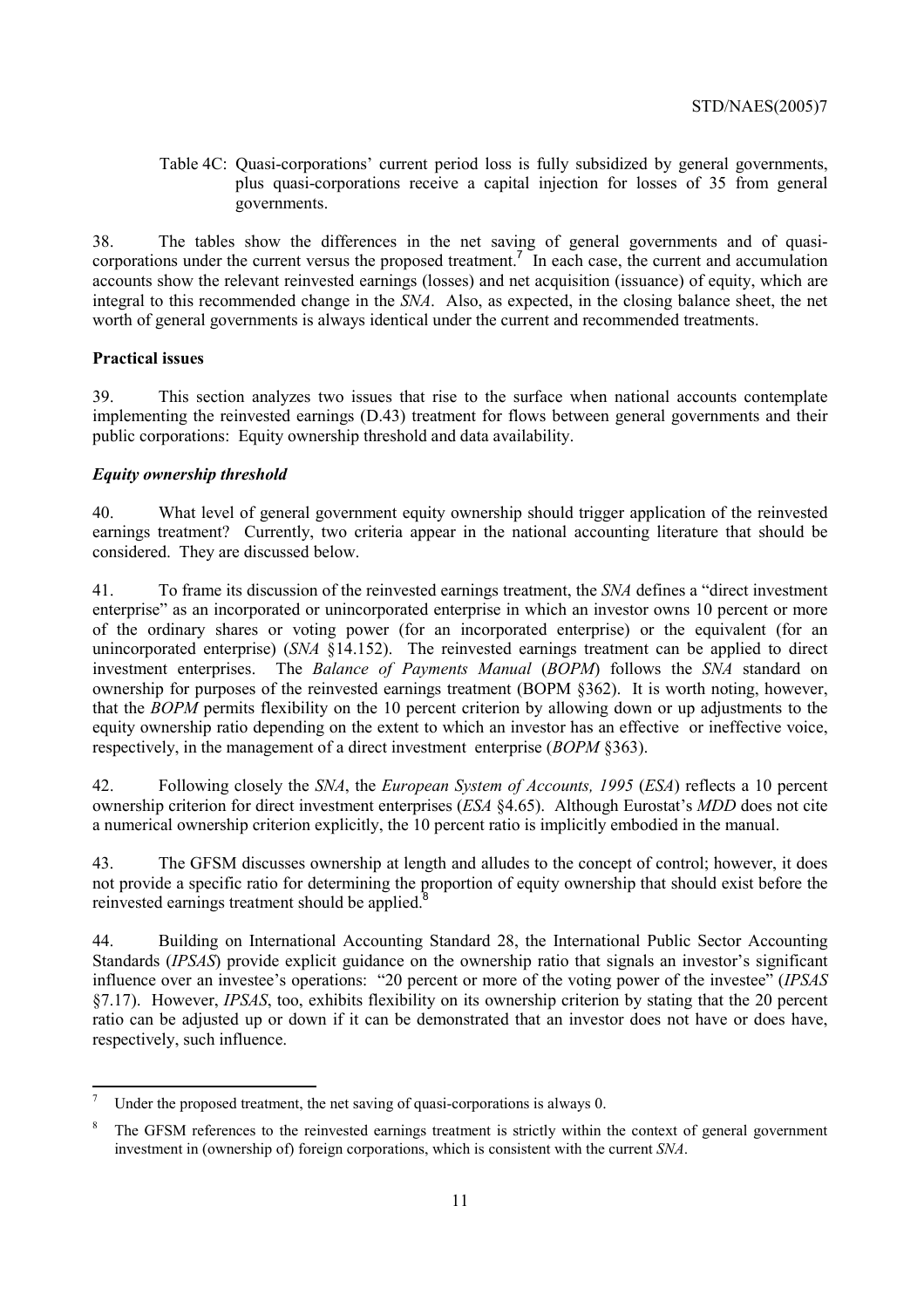45. Given this information, the task force recommends adopting the 10 percent ownership threshold established in the current *SNA* and *BOPM* for the following reasons:

- Adoption of a 10 percent equity ownership ratio for the reinvested earnings treatment of flows between general government and public corporations would be consistent with the SNA and BOPM. It would only be inconsistent with the IPSAS. It would not be inconsistent with the ESA, MDD, and GFSM, which do not cite an equity ownership threshold.
- Where relatively small equity ownership arrangements exist, they are likely to be disproportionately important for smaller general governments. The recording of fiscal balances for small general governments could be affected significantly by a decision to adopt a 20 percent versus a 10 percent ownership threshold. Therefore, it appears appropriate to settle on a 10 percent equity ownership ratio.

46. As noted in the *BOPM* (§364) it is unlikely that borderline cases will pervade national accountants' experiences when it comes to general government ownership of public corporations. Consequently, it is probably prudent to err on the side of caution and to create guidelines that pull more, as opposed to less, ownership arrangements under the reinvested earnings treatment umbrella.

## *Data requirements*

47. *A priori*, national accountants may fear that new data requirements and accounting classifications will accompany adoption of the reinvested earnings treatment. The fact is that, because most general government-owned public corporations and quasi-corporations are domestic, implementing the reinvested earnings treatment for these institutional units should be much simpler than implementing the treatment for financial and non-financial corporations that own affiliates in the rest-of-the-world sector. The new data requirements for implementing the reinvested earnings treatment for national accountants covering *SNA* Sector S.13 are equity ownership percentages and operating surpluses of general government-owned market producers. On the accounting front, it will be necessary to establish only a few subclassifications to account for specific reinvested earnings and related flows.

## **Should recommended treatment be extended to other sectors?**

48. Although it may be conceptually preferable to do so, the task force does not recommend that the reinvested earnings treatment (D.43) be extended to other domestic sectors. This position is adopted because the roles of households and nonprofit institutions serving households (NPISH) as investors in private corporations are quite different from the role of general governments as investors in public corporations and quasi-corporations. The primary difference is that, besides saving, general governments use flows from public corporations and quasi-corporations as resources to produce goods and services and to make transfer payments, while households and NPISH use flows from private corporations mainly as resources to consume. Consequently, preventing general governments from manipulating fiscal balances by managing the timing and magnitude of flows from and to their public corporations and quasicorporations has much more important implications than preventing households from manipulating flows from and to private corporations. It is critically important that general governments fiscal positions be known with accuracy in order to determine appropriate economic policy.

49. The following additional reasons support not extending the reinvested earnings treatment to other domestic sectors:

• Relatively few large corporations are controlled by a single household or a NPISH.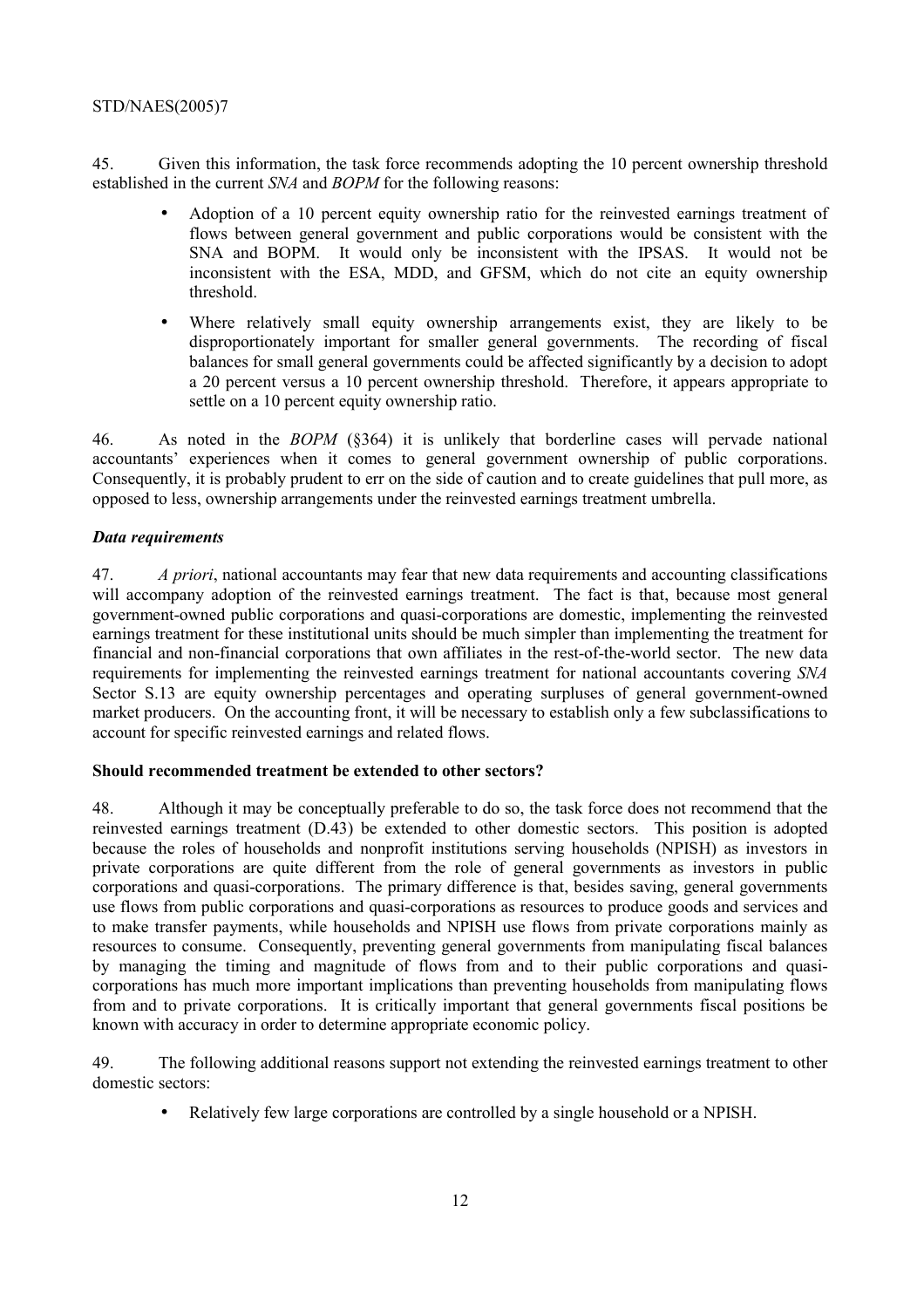- Identifying corporations that are controlled by a single household or NPISH could constitute a major, resource absorbing, research effort by national accountants.
- Assuming that such "single household/NPISH controller of corporation" relationships could be identified, there are likely to be few if any economic policy implications associated with their transactions.

50. A decision to not extend the reinvested earnings treatment to other sectors has at least one shortcoming with respect to the reinvested earnings treatment. In cases where public corporations are owned jointly by general governments and private-sector institutional units, the retained earnings treatment will differ by ownership—general governments will record reinvested earnings and related entries in their accounts, while private owners will not.

## **Conclusion**

51. This issue paper has discussed the current, disadvantageous *SNA* treatment of superdividends and capital injections for losses between general governments and their public corporations and quasicorporations. It has also put forth four alternative treatments—the preferred of which is the reinvested earnings (D.43) treatment. Among other things, the recommended treatment would reverse each of the aforementioned disadvantages, and it would provide a basis for resolving differences in the treatment of superdividend and capital injections for losses currently prescribed by the *SNA*, *ESA*, *GFSM*, and *MDD*.

## **Questions for the AEG**

52. The TFHPSA poses the following questions for consideration by the Advisory Experts Group  $(AEG)$ <sup>.</sup>

- How important is "accrual accounting" in national economic accounting, and what competing factors, if any, are significant enough to prevent the adoption of the basic "accrual accounting" principles that are reflected in the accrual of earnings treatment recommended in this issue paper?
- Is selective application of particular accounting treatments across sectors viewed as a critical violation of national accounting best practices?
- How different (e.g., periodicity, magnitude, transactors) must flows be to warrant different classifications?

## **Sources**

Commission of the European Communities (Eurostat), International Monetary Fund, Organisation for Economic Cooperation and Development, United Nations, and World Bank (1993). System of National Accounts, 1993. Washington, D.C.

Commission of the European Communities (Eurostat) (1995). *European System of Accounts, 1995.* Luxembourg.

Commission of the European Communities (Eurostat) (2002). *ESA95 Manual on Government Deficit and Debt: Methods and Nomenclature.* Luxembourg.

International Monetary Fund. *Balance of Payments Manual*. Washington, D.C. Obtained from the Internet on September 2, 2005.

http://www.imf.org/external/np/sta/bop/BOPman.pdf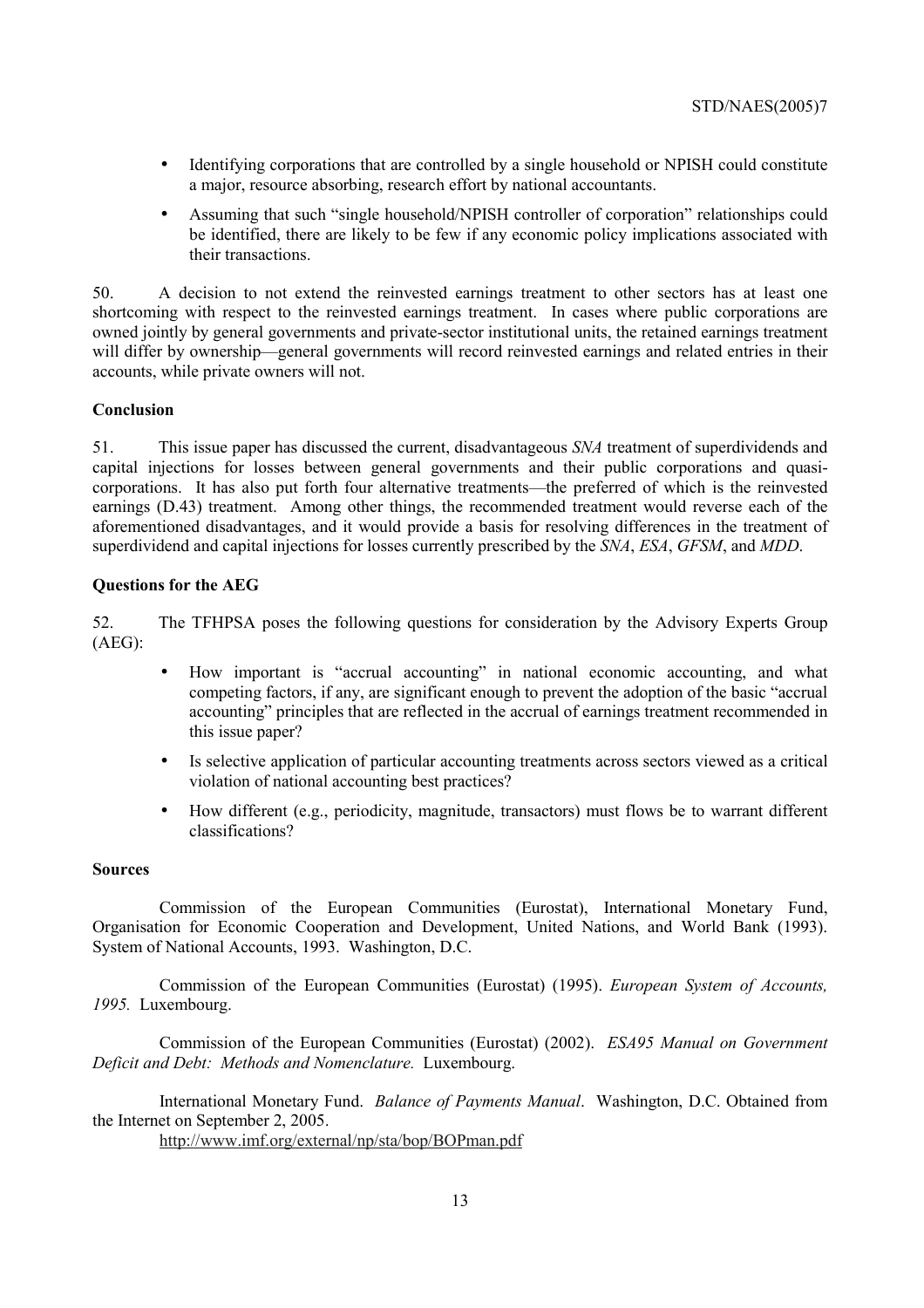International Monetary Fund (2001). *Government Finance Statistics Manual, 2001*. Washington, D.C.

International Public Sector Accounting Standards Board. *International Public Sector Accounting Standard 7: Accounting for Investments in Associates*. International Federation of Accountants. Obtained from the Internet on September 3, 2005. www.IFAC.org.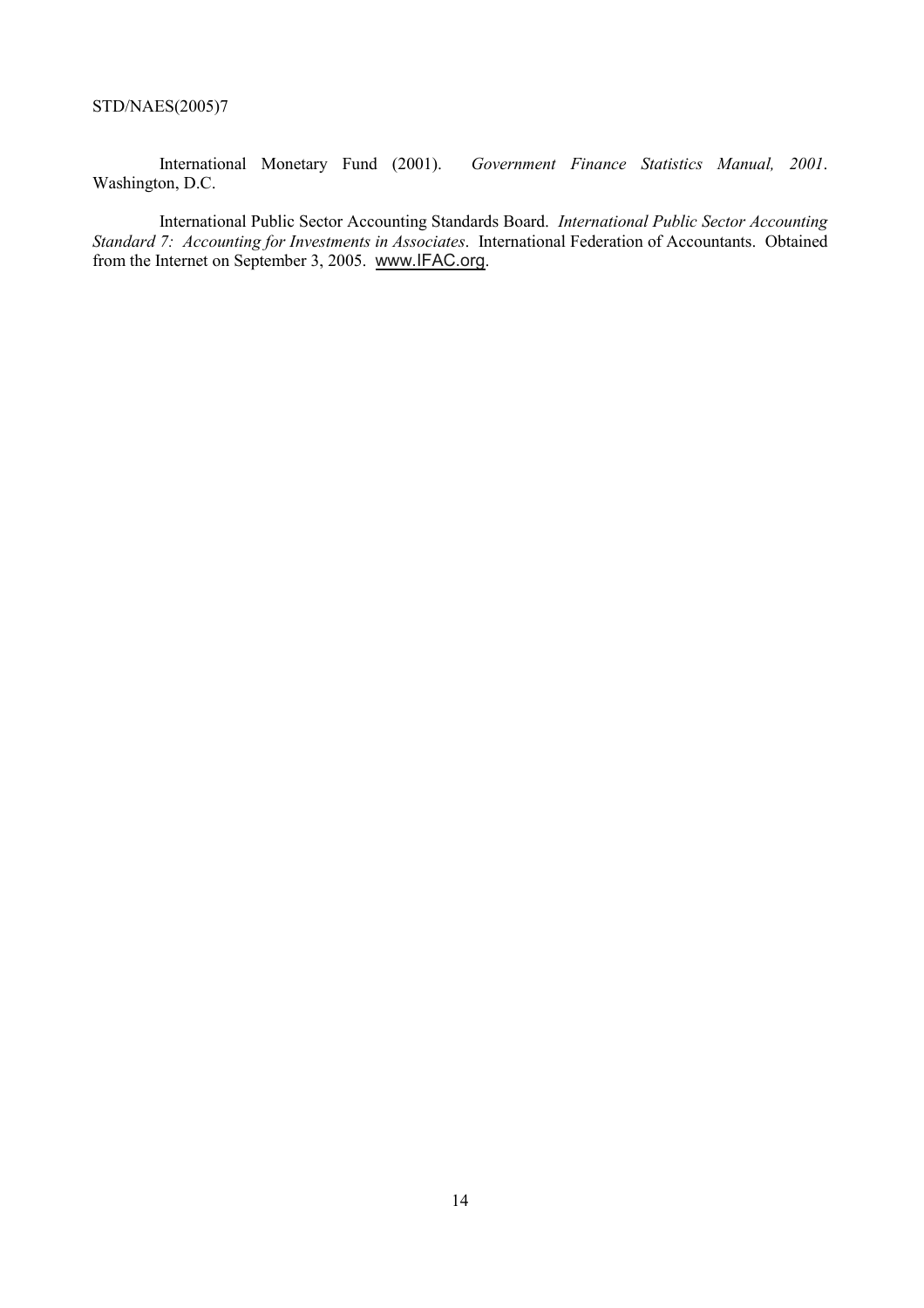**T a b l e s**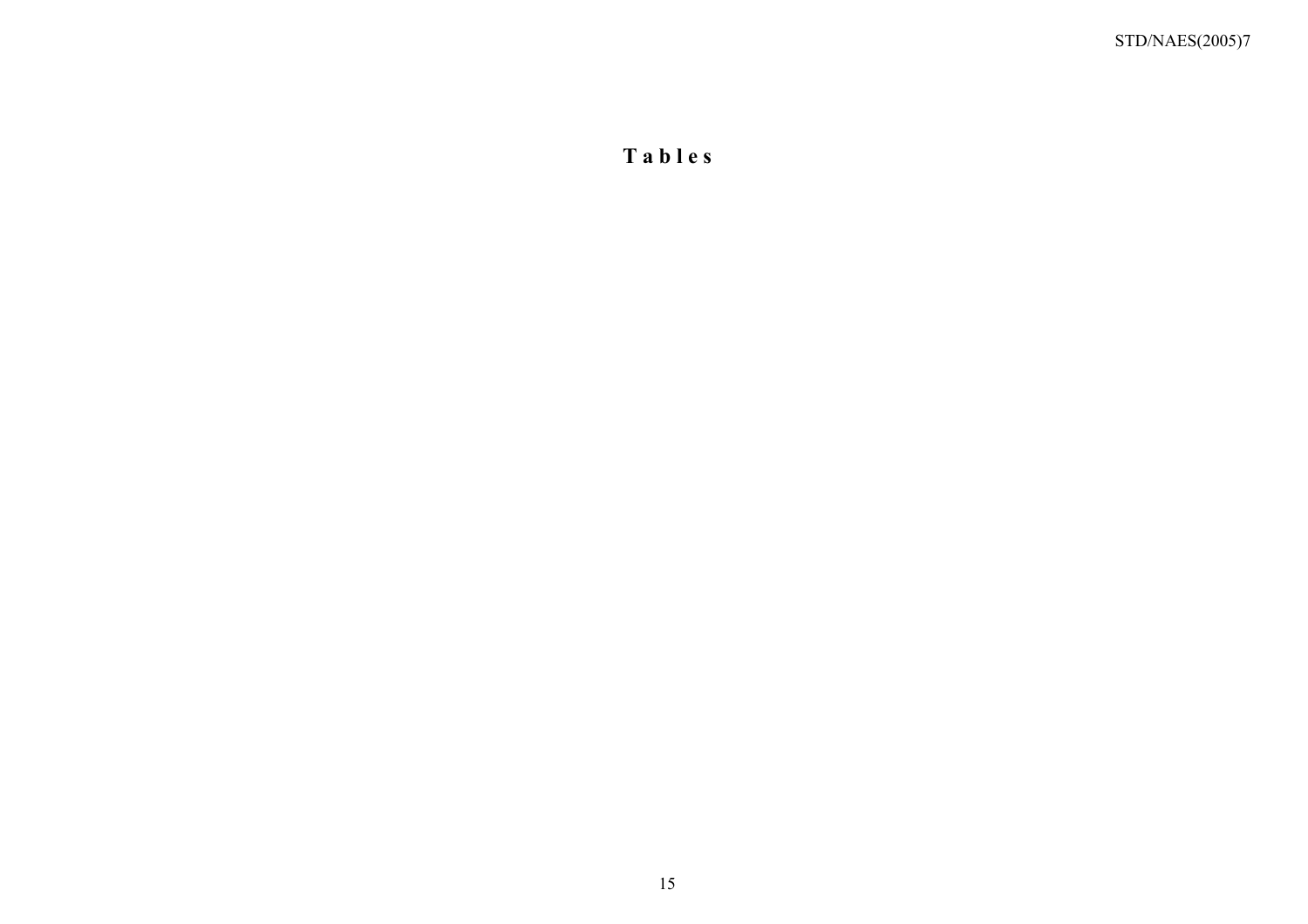Table 1A.—Current and Proposed SNA Treatments of Entrepreneurial Income Transactions Between Government and Public Corporations

| Line                  |                                     | <b>SNA</b>       |                     |                                       | <b>Current SNA</b>  |                                       |                     | Proposed SNA                          |                     |                                       |
|-----------------------|-------------------------------------|------------------|---------------------|---------------------------------------|---------------------|---------------------------------------|---------------------|---------------------------------------|---------------------|---------------------------------------|
| No.                   | SNA accounts                        | account<br>codes |                     | General government                    |                     | Public corporations                   |                     | General government                    |                     | Public corporations                   |
|                       |                                     |                  |                     | Liabilities and                       |                     | Liabilities and                       |                     | Liabilities and net                   |                     | Liabilities and                       |
| -1                    | Opening balance sheet               |                  | Assets              | net worth                             | Assets              | net worth                             | Assets              | worth                                 | Assets              | net worth                             |
| $\overline{2}$        | Currency and deposits               | AF.2             | 50                  |                                       | 30                  |                                       | 50                  |                                       | 30                  |                                       |
| $\mathbf{3}$          | Equity                              | AF.5             | 90                  |                                       |                     | 90                                    | 90                  |                                       |                     | 90                                    |
| $\overline{4}$        | Other                               | Mixed            |                     |                                       | 70                  |                                       |                     |                                       | 70                  |                                       |
| 5 <sup>5</sup>        |                                     |                  |                     |                                       |                     |                                       |                     |                                       |                     |                                       |
| 6                     | Net worth                           | <b>B.90</b>      |                     | $\overline{140}$                      |                     | 10                                    |                     | $\overline{140}$                      |                     | 10                                    |
| $7\overline{ }$       | Current accounts                    |                  | Uses                | Resources                             | Uses                | Resources                             | Uses                | Resources                             | Uses                | Resources                             |
| 8                     | Output                              | P.1              |                     |                                       |                     | 25                                    |                     |                                       |                     | 25                                    |
| 9                     | Compensation                        | D.1              |                     |                                       | 5                   |                                       |                     |                                       | 5                   |                                       |
| 10                    | Intermediate consumption            | P.2              |                     |                                       | 5                   |                                       |                     |                                       | 5                   |                                       |
| 11                    | Subsidies received                  | D.3              |                     |                                       |                     |                                       |                     |                                       |                     |                                       |
| 12                    |                                     |                  |                     |                                       |                     |                                       |                     |                                       |                     |                                       |
| 13                    | Entrepreneurial income              | B.4              |                     |                                       | 15                  |                                       |                     |                                       | 15                  |                                       |
| 14                    | Entrepreneurial income              | B.4              |                     |                                       |                     | 15                                    |                     |                                       |                     | 15                                    |
| 15                    | Dividends                           | D.421            |                     | 5                                     | 5                   |                                       |                     | 5                                     | 5                   |                                       |
|                       | Reinvested earnings on public       | D.431            |                     |                                       |                     |                                       |                     |                                       |                     |                                       |
| 16                    | enterprise investment               |                  |                     |                                       |                     |                                       |                     | 10                                    | 10                  |                                       |
|                       | Reinvested losses on public         |                  |                     |                                       |                     |                                       |                     |                                       |                     |                                       |
| 17                    | enterprise investment               | D.432            |                     |                                       |                     |                                       |                     |                                       |                     |                                       |
| 18                    | Subsidies paid                      | D.3              |                     |                                       |                     |                                       |                     |                                       |                     |                                       |
| 19<br>$\overline{20}$ |                                     | B.8              |                     |                                       |                     | 10                                    |                     | 15                                    |                     | $\overline{0}$                        |
|                       | Net saving                          |                  |                     | 5                                     |                     |                                       |                     |                                       |                     |                                       |
| 21                    | Capital account                     |                  | Change in<br>assets | Change in<br>liabilities/net<br>worth | Change in<br>assets | Change in<br>liabilities/net<br>worth | Change in<br>assets | Change in<br>liabilities/net<br>worth | Change in<br>assets | Change in<br>liabilities/net<br>worth |
| 22                    | Net saving                          | B.8              |                     | 5                                     |                     | 10                                    |                     | 15                                    |                     | $\overline{0}$                        |
| 23                    | Capital transfers                   | D.9              |                     |                                       |                     |                                       |                     |                                       |                     |                                       |
| 24                    | Net lending/net borrowing           | $\overline{B.9}$ |                     | $\overline{5}$                        |                     | 10                                    |                     | 15                                    |                     | $\overline{0}$                        |
| 25                    | Other accumulation accounts         |                  |                     |                                       |                     |                                       |                     |                                       |                     |                                       |
| 26                    | Net acquisition of equity (assets)  | F.5              |                     |                                       |                     |                                       |                     |                                       |                     |                                       |
| 27                    | Net issuance of equity (liability)  | F.5              |                     |                                       |                     |                                       |                     |                                       |                     |                                       |
| 28                    | Revaluation of equity               | AF.5             | 13                  |                                       |                     | 13                                    | 13                  |                                       |                     | $\mathfrak{Z}$                        |
| 29                    | Revaluation of other assets         | Mixed            |                     |                                       | $\overline{7}$      |                                       |                     |                                       | $\overline{7}$      |                                       |
| 30                    |                                     |                  |                     |                                       |                     |                                       |                     |                                       |                     |                                       |
| 31                    | Change in net worth                 | <b>B.10</b>      |                     | 18                                    |                     | $\overline{4}$                        |                     | 18                                    |                     | $\overline{4}$                        |
| 32                    | Due to saving and capital transfers | <b>B.10.1</b>    |                     | 5                                     |                     | 10                                    |                     | 15                                    |                     | $\overline{0}$                        |
|                       | Due to nominal holding              |                  |                     |                                       |                     |                                       |                     |                                       |                     |                                       |
| 33                    | gains/losses                        | <b>B.10.3</b>    |                     | 13                                    |                     | $-6$                                  |                     | $\overline{3}$                        |                     |                                       |
|                       |                                     |                  |                     | Liabilities and                       |                     | Liabilities and                       |                     | Liabilities and net                   |                     | Liabilities and                       |
| 34                    | Closing balance sheet               |                  | Assets              | net worth                             | Assets              | net worth                             | Assets              | worth                                 | Assets              | net worth                             |
| 35                    | Currency and deposits               | AF.2             | 55                  |                                       | 40                  |                                       | 55                  |                                       | 40                  |                                       |
| 36                    | Equity                              | AF.5             | 103                 |                                       |                     | 103                                   | 103                 |                                       |                     | 103                                   |
| 37                    | Other                               | Mixed            |                     |                                       | 77                  |                                       |                     |                                       | 77                  |                                       |
| 38                    |                                     |                  |                     |                                       |                     |                                       |                     |                                       |                     |                                       |
| 39                    | Net worth                           | <b>B.90</b>      |                     | 158                                   |                     | 14                                    |                     | 158                                   |                     | 14                                    |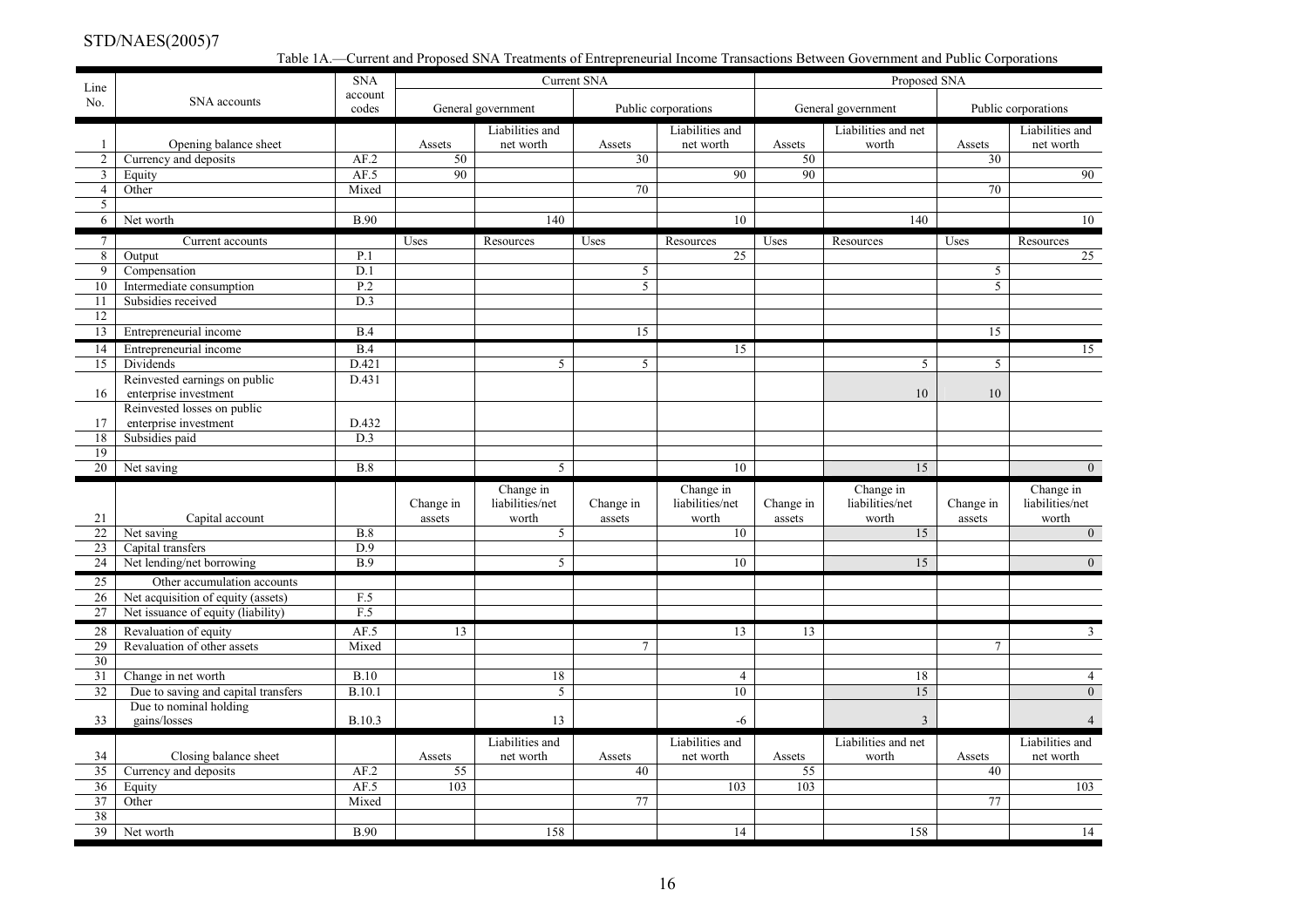Table 1B.—Current and Proposed SNA Treatments of Entrepreneurial Income Transactions with No Dividend to Owning Government

| Line            |                                     | <b>SNA</b>       |           |                              | <b>Current SNA</b> |                              |           | Proposed SNA                 |                |                              |
|-----------------|-------------------------------------|------------------|-----------|------------------------------|--------------------|------------------------------|-----------|------------------------------|----------------|------------------------------|
| No.             | SNA accounts                        | account<br>codes |           | General government           |                    | Public corporations          |           | General government           |                | Public corporations          |
|                 |                                     |                  |           | Liabilities and              |                    | Liabilities and              |           | Liabilities and net          |                | Liabilities and              |
| $\overline{1}$  | Opening balance sheet               |                  | Assets    | net worth                    | Assets             | net worth                    | Assets    | worth                        | Assets         | net worth                    |
| $\overline{2}$  | Currency and deposits               | AF.2             | 50        |                              | 30                 |                              | 50        |                              | 30             |                              |
| $\mathbf{3}$    | Equity                              | AF.5             | 90        |                              |                    | 90                           | 90        |                              |                | 90                           |
| $\overline{4}$  | Other                               | Mixed            |           |                              | 70                 |                              |           |                              | 70             |                              |
| 5               |                                     |                  |           |                              |                    |                              |           |                              |                |                              |
| 6               | Net worth                           | <b>B.90</b>      |           | $\overline{140}$             |                    | 10                           |           | $\overline{140}$             |                | 10                           |
| $7\overline{ }$ | Current accounts                    |                  | Uses      | Resources                    | Uses               | Resources                    | Uses      | Resources                    | Uses           | Resources                    |
| 8               | Output                              | P.1              |           |                              |                    | 25                           |           |                              |                | 25                           |
| 9               | Compensation                        | D.1              |           |                              | 5                  |                              |           |                              | 5              |                              |
| 10              | Intermediate consumption            | P.2              |           |                              | 5                  |                              |           |                              | 5              |                              |
| 11              | Subsidies received                  | D.3              |           |                              |                    |                              |           |                              |                |                              |
| 12              |                                     |                  |           |                              |                    |                              |           |                              |                |                              |
| 13              | Entrepreneurial income              | B.4              |           |                              | 15                 |                              |           |                              | 15             |                              |
| 14              | Entrepreneurial income              | B.4              |           |                              |                    | 15                           |           |                              |                | 15                           |
| 15              | Dividends                           | D.421            |           |                              |                    |                              |           |                              |                |                              |
|                 | Reinvested earnings on public       | D.431            |           |                              |                    |                              |           |                              |                |                              |
| 16              | enterprise investment               |                  |           |                              |                    |                              |           | 15                           | 15             |                              |
|                 | Reinvested losses on public         |                  |           |                              |                    |                              |           |                              |                |                              |
| 17              | enterprise investment               | D.432<br>D.3     |           |                              |                    |                              |           |                              |                |                              |
| 18<br>19        | Subsidies paid                      |                  |           |                              |                    |                              |           |                              |                |                              |
| 20              | Net saving                          | B.8              |           |                              |                    | 15                           |           | 15                           |                | $\Omega$                     |
|                 |                                     |                  |           |                              |                    |                              |           |                              |                |                              |
|                 |                                     |                  | Change in | Change in<br>liabilities/net | Change in          | Change in<br>liabilities/net | Change in | Change in<br>liabilities/net | Change in      | Change in<br>liabilities/net |
| 21              | Capital account                     |                  | assets    | worth                        | assets             | worth                        | assets    | worth                        | assets         | worth                        |
| 22              | Net saving                          | B.8              |           |                              |                    | 15                           |           | 15                           |                | $\overline{0}$               |
| 23              | Capital transfers                   | D.9              |           |                              |                    |                              |           |                              |                |                              |
| 24              | Net lending/net borrowing           | <b>B.9</b>       |           |                              |                    | 15                           |           | 15                           |                | $\overline{0}$               |
| $\overline{25}$ | Other accumulation accounts         |                  |           |                              |                    |                              |           |                              |                |                              |
| 26              | Net acquisition of equity (assets)  | F.5              |           |                              |                    |                              | 15        |                              |                |                              |
| 27              | Net issuance of equity (liability)  | F.5              |           |                              |                    |                              |           |                              |                | 15                           |
| 28              | Revaluation of equity               | AF.5             | 18        |                              |                    | 18                           | 3         |                              |                | $\mathbf{3}$                 |
| 29              | Revaluation of other assets         | Mixed            |           |                              | 7                  |                              |           |                              | $\overline{7}$ |                              |
| $\overline{30}$ |                                     |                  |           |                              |                    |                              |           |                              |                |                              |
| 31              | Change in net worth                 | B.10             |           | 18                           |                    | $\overline{4}$               |           | 18                           |                | $\overline{4}$               |
| 32              | Due to saving and capital transfers | <b>B.10.1</b>    |           | $\mathbf{0}$                 |                    | 15                           |           | 15                           |                | $\overline{0}$               |
|                 | Due to nominal holding              |                  |           |                              |                    |                              |           |                              |                |                              |
| 33              | gains/losses                        | B.10.3           |           | 18                           |                    | $-11$                        |           | 3                            |                |                              |
|                 |                                     |                  |           | Liabilities and              |                    | Liabilities and              |           | Liabilities and net          |                | Liabilities and              |
| 34              | Closing balance sheet               |                  | Assets    | net worth                    | Assets             | net worth                    | Assets    | worth                        | Assets         | net worth                    |
| 35              | Currency and deposits               | AF.2             | 50        |                              | 45                 |                              | 50        |                              | 45             |                              |
| 36              | Equity                              | AF.5             | 108       |                              |                    | 108                          | 108       |                              |                | 108                          |
| 37              | Other                               | Mixed            |           |                              | 77                 |                              |           |                              | 77             |                              |
| 38              |                                     |                  |           |                              |                    |                              |           |                              |                |                              |
| 39              | Net worth                           | <b>B.90</b>      |           | 158                          |                    | 14                           |           | 158                          |                | 14                           |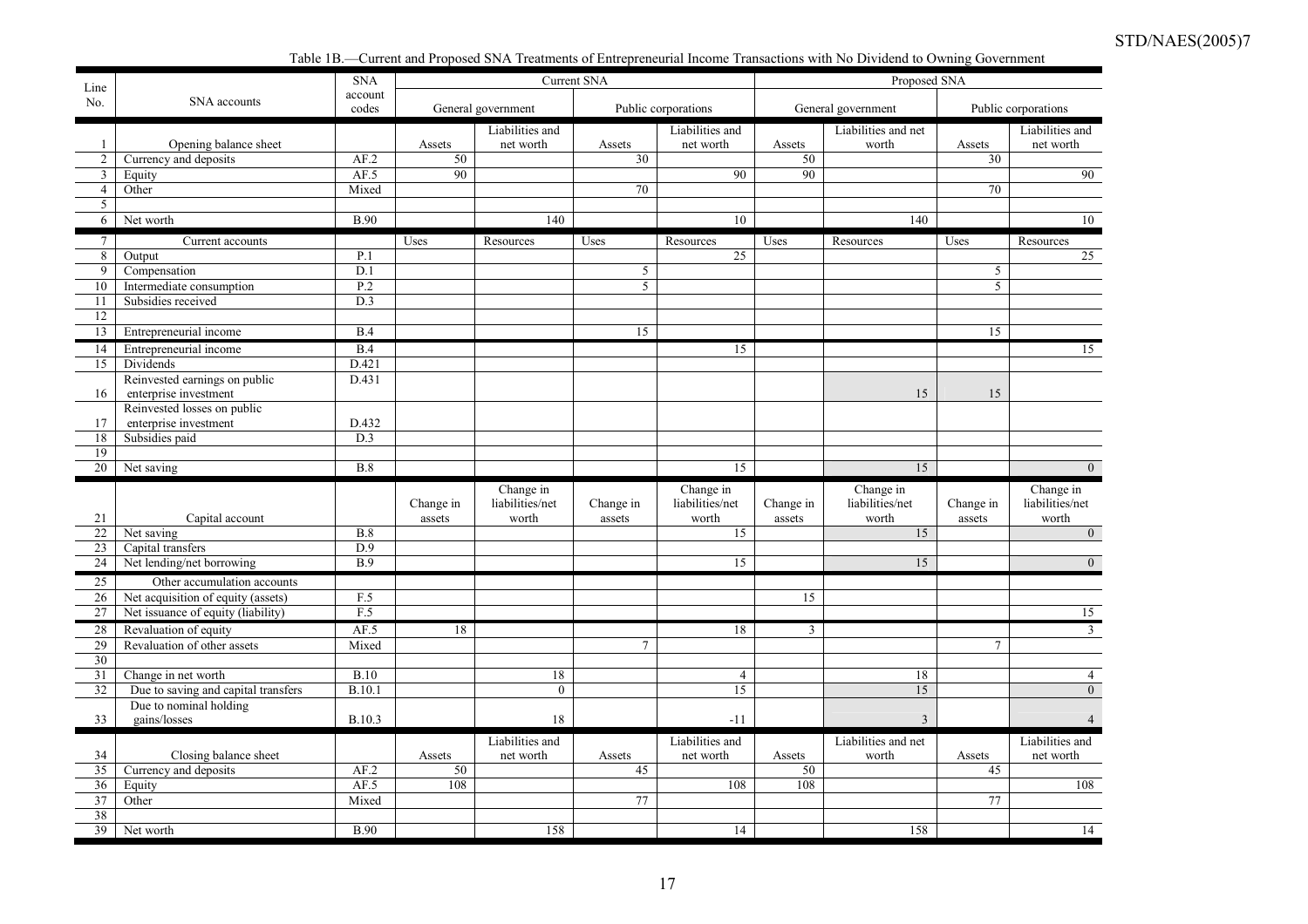Table 1C.—Current and Proposed SNA Treatments of Entrepreneurial Income With Superdividend to Owning Government

| Line                              |                                     | <b>SNA</b>    |           |                    | <b>Current SNA</b> |                     |                | Proposed SNA        |                 |                         |
|-----------------------------------|-------------------------------------|---------------|-----------|--------------------|--------------------|---------------------|----------------|---------------------|-----------------|-------------------------|
| No.                               | SNA accounts                        | account       |           |                    |                    |                     |                |                     |                 |                         |
|                                   |                                     | codes         |           | General government |                    | Public corporations |                | General government  |                 | Public corporations     |
|                                   |                                     |               |           | Liabilities and    |                    | Liabilities and     |                | Liabilities and net |                 | Liabilities and         |
| -1                                | Opening balance sheet               |               | Assets    | net worth          | Assets             | net worth           | Assets         | worth               | Assets          | net worth               |
| $\overline{2}$                    | Currency and deposits               | AF.2          | 50        |                    | $\overline{30}$    |                     | 50             |                     | $\overline{30}$ |                         |
| $\mathfrak{Z}$<br>$\overline{4}$  | Equity                              | AF.5          | 90        |                    | 70                 | 90                  | 90             |                     |                 | 90                      |
|                                   | Other                               | Mixed         |           |                    |                    |                     |                |                     | 70              |                         |
| 5<br>6                            | Net worth                           | <b>B.90</b>   |           | 140                |                    | 10                  |                | 140                 |                 | 10                      |
|                                   |                                     |               |           |                    |                    |                     |                |                     |                 |                         |
| $7\overline{ }$<br>$\overline{8}$ | Current accounts<br>Output          | P.1           | Uses      | Resources          | Uses               | Resources<br>25     | Uses           | Resources           | Uses            | Resources<br>25         |
| 9                                 | Compensation                        | D.1           |           |                    | 5                  |                     |                |                     | 5               |                         |
| 10                                | Intermediate consumption            | P.2           |           |                    | 5                  |                     |                |                     | $\mathfrak{S}$  |                         |
| 11                                | Subsidies received                  | D.3           |           |                    |                    |                     |                |                     |                 |                         |
| 12                                |                                     |               |           |                    |                    |                     |                |                     |                 |                         |
| 13                                | Entrepreneurial income              | B.4           |           |                    | 15                 |                     |                |                     | 15              |                         |
|                                   |                                     |               |           |                    |                    |                     |                |                     |                 |                         |
| 14<br>15                          | Entrepreneurial income<br>Dividends | B.4<br>D.421  |           | 30                 | 30                 | 15                  |                | 15                  | 15              | 15                      |
|                                   | Reinvested earnings on public       | D.431         |           |                    |                    |                     |                |                     |                 |                         |
|                                   | enterprise investment               |               |           |                    |                    |                     |                |                     |                 |                         |
| 16                                | Reinvested losses on public         |               |           |                    |                    |                     |                |                     |                 |                         |
| 17                                | enterprise investment               | D.432         |           |                    |                    |                     |                |                     |                 |                         |
| 18                                | Subsidies paid                      | D.3           |           |                    |                    |                     |                |                     |                 |                         |
| 19                                |                                     |               |           |                    |                    |                     |                |                     |                 |                         |
| 20                                | Net saving                          | B.8           |           | $\overline{30}$    |                    | $-15$               |                | 15                  |                 | $\overline{0}$          |
|                                   |                                     |               |           | Change in          |                    | Change in           |                | Change in           |                 | Change in               |
|                                   |                                     |               | Change in | liabilities/net    | Change in          | liabilities/net     | Change in      | liabilities/net     | Change in       | liabilities/net         |
| 21                                | Accumulation accounts               |               | assets    | worth              | assets             | worth               | assets         | worth               | assets          | worth                   |
| 22                                | Net saving                          | B.8           |           | 30                 |                    | $-15$               |                | 15                  |                 | $\overline{0}$          |
| 23                                | Capital transfers                   | D.9           |           |                    |                    |                     |                |                     |                 |                         |
| 24                                | Net lending/net borrowing           | <b>B.9</b>    |           | 30                 |                    | $-15$               |                | 15                  |                 | $\overline{0}$          |
| 25                                | Other accumulation accounts         |               |           |                    |                    |                     |                |                     |                 |                         |
| 26                                | Net acquisition of equity (assets)  | F.5           |           |                    |                    |                     | $-15$          |                     |                 |                         |
| 27                                | Net issuance of equity (liability)  | F.5           |           |                    |                    |                     |                |                     |                 | $-15$                   |
| 28                                | Revaluation of equity               | AF.5          | $-12$     |                    |                    | $-12$               | $\mathfrak{Z}$ |                     |                 | $\overline{\mathbf{3}}$ |
| 29                                | Revaluation of other assets         | Mixed         |           |                    | 7                  |                     |                |                     | $\tau$          |                         |
| $\overline{30}$                   |                                     |               |           |                    |                    |                     |                |                     |                 |                         |
| 31                                | Change in net worth                 | B.10          |           | 18                 |                    | $\overline{4}$      |                | 22                  |                 | $\overline{4}$          |
| 32                                | Due to saving and capital transfers | <b>B.10.1</b> |           | 30                 |                    | $-15$               |                | 15                  |                 | $\overline{0}$          |
|                                   | Due to nominal holding              |               |           |                    |                    |                     |                |                     |                 |                         |
| 33                                | gains/losses                        | B.10.3        |           | $-12$              |                    | 19                  |                | $\overline{3}$      |                 |                         |
|                                   |                                     |               |           | Liabilities and    |                    | Liabilities and     |                | Liabilities and net |                 | Liabilities and         |
| 34                                | Closing balance sheet               |               | Assets    | net worth          | Assets             | net worth           | Assets         | worth               | Assets          | net worth               |
| 35                                | Currency and deposits               | AF.2          | 80        |                    | 15                 |                     | 80             |                     | 15              |                         |
| 36                                | Equity                              | AF.5          | 78        |                    |                    | 78                  | 78             |                     |                 | 78                      |
| 37                                | Other                               | Mixed         |           |                    | 77                 |                     |                |                     | $\overline{77}$ |                         |
| 38                                |                                     |               |           |                    |                    |                     |                |                     |                 |                         |
| 39                                | Net worth                           | <b>B.90</b>   |           | 158                |                    | 14                  |                | 158                 |                 | 14                      |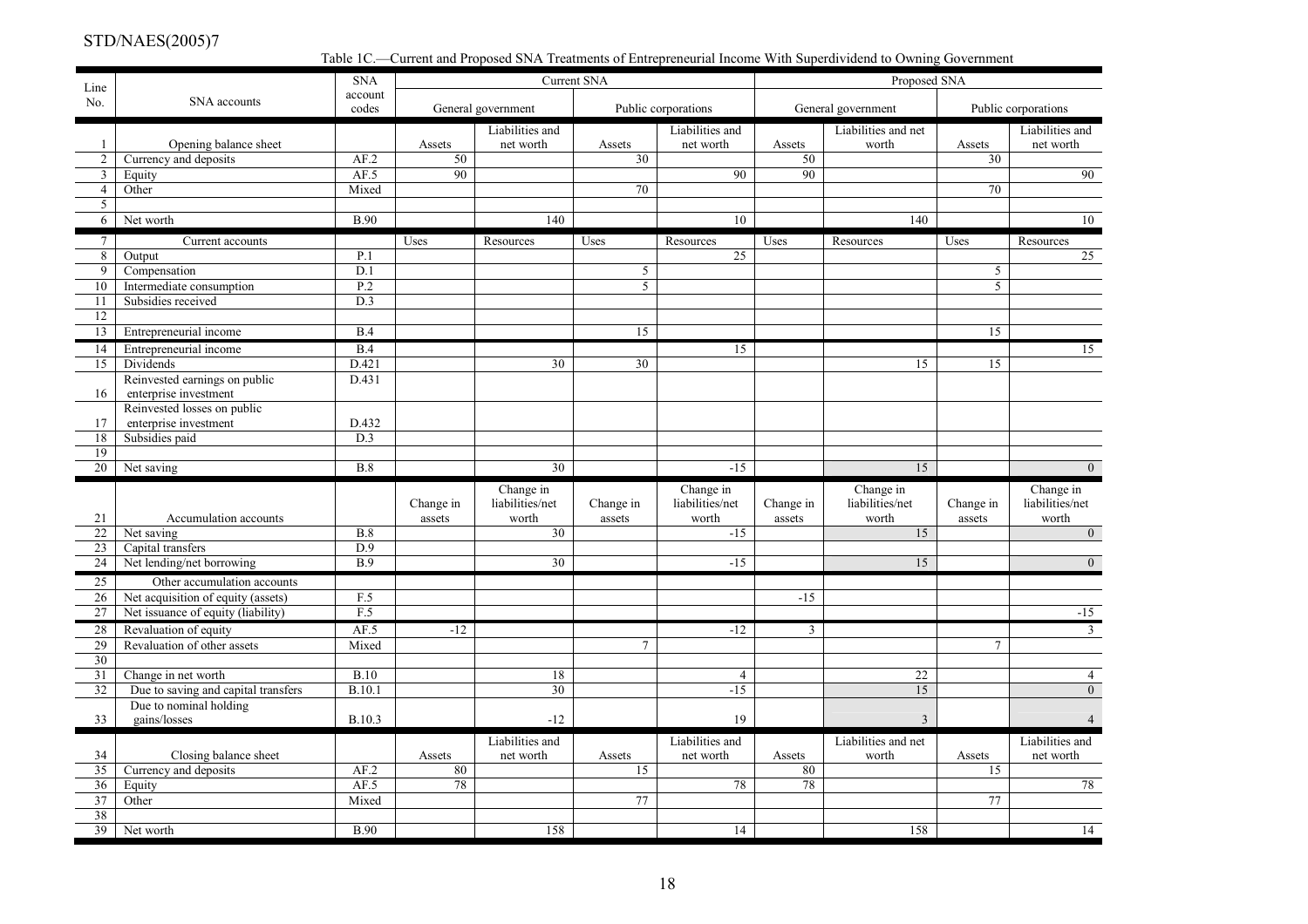Table 2A.—Current and Proposed SNA Treatments of Fully Subsidized Loss Transactions Between Government and Public Corporations

| Line            |                                         | <b>SNA</b>            |           |                              | <b>Current SNA</b> |                              |           | Proposed SNA        |           |                              |
|-----------------|-----------------------------------------|-----------------------|-----------|------------------------------|--------------------|------------------------------|-----------|---------------------|-----------|------------------------------|
| No.             | SNA accounts                            | account<br>codes      |           | General government           |                    | Public corporations          |           | General government  |           | Public corporations          |
|                 |                                         |                       |           | Liabilities and              |                    | Liabilities and              |           | Liabilities and net |           | Liabilities and              |
| $\overline{1}$  | Opening balance sheet                   |                       | Assets    | net worth                    | Assets             | net worth                    | Assets    | worth               | Assets    | net worth                    |
| $\overline{2}$  | Currency and deposits                   | AF.2                  | 50        |                              | 30                 |                              | 50        |                     | 30        |                              |
| $\mathbf{3}$    | Equity                                  | AF.5                  | 90        |                              |                    | 90                           | 90        |                     |           | 90                           |
| $\overline{4}$  | Other                                   | Mixed                 |           |                              | 70                 |                              |           |                     | 70        |                              |
| 5               |                                         |                       |           |                              |                    |                              |           |                     |           |                              |
| 6               | Net worth                               | <b>B.90</b>           |           | 140                          |                    | 10                           |           | 140                 |           | 10                           |
| $7\phantom{.0}$ | Current accounts                        |                       | Uses      | Resources                    | Uses               | Resources                    | Uses      | Resources           | Uses      | Resources                    |
| 8               | Output                                  | P.1                   |           |                              |                    | 25                           |           |                     |           | 25                           |
| 9               | Compensation                            | D.1                   |           |                              | 25                 |                              |           |                     | 25        |                              |
| 10              | Intermediate consumption                | P.2                   |           |                              | 15                 |                              |           |                     | 15        |                              |
| 11              | Subsidies received                      | D.3                   |           |                              |                    | 15                           |           |                     |           | 15                           |
| 12              |                                         |                       |           |                              |                    |                              |           |                     |           |                              |
| 13              | Entrepreneurial income                  | B.4                   |           |                              | $\mathbf{0}$       |                              |           |                     | $\Omega$  |                              |
| 14              | Entrepreneurial income                  | B.4                   |           |                              |                    | $\mathbf{0}$                 |           |                     |           | $\theta$                     |
| 15              | Dividends                               | D.421                 |           |                              |                    |                              |           |                     |           |                              |
|                 | Reinvested earnings on public           | D.431                 |           |                              |                    |                              |           |                     |           |                              |
| 16              | enterprise investment                   |                       |           |                              |                    |                              |           |                     |           |                              |
|                 | Reinvested losses on public             |                       |           |                              |                    |                              |           |                     |           |                              |
| 17<br>18        | enterprise investment<br>Subsidies paid | D.432<br>D.3          | 15        |                              |                    |                              | 15        |                     |           |                              |
| 19              |                                         |                       |           |                              |                    |                              |           |                     |           |                              |
| $\overline{20}$ | Net saving                              | B.8                   |           | $-15$                        |                    | $\overline{0}$               |           | $-15$               |           | $\overline{0}$               |
|                 |                                         |                       |           |                              |                    |                              |           | Change in           |           |                              |
|                 |                                         |                       | Change in | Change in<br>liabilities/net | Change in          | Change in<br>liabilities/net | Change in | liabilities/net     | Change in | Change in<br>liabilities/net |
| 21              | Capital account                         |                       | assets    | worth                        | assets             | worth                        | assets    | worth               | assets    | worth                        |
| 22              | Net saving                              | B.8                   |           | $-15$                        |                    | $\mathbf{0}$                 |           | $-15$               |           | $\overline{0}$               |
| 23              | Capital transfers                       | D.9                   |           |                              |                    |                              |           |                     |           |                              |
| 24              | Net lending/net borrowing               | $\overline{B.9}$      |           | $-15$                        |                    | $\overline{0}$               |           | $-15$               |           | $\Omega$                     |
| 25              | Other accumulation accounts             |                       |           |                              |                    |                              |           |                     |           |                              |
| 26              | Net acquisition of equity (assets)      | F.5                   |           |                              |                    |                              |           |                     |           |                              |
| 27              | Net issuance of equity (liability)      | F.5                   |           |                              |                    |                              |           |                     |           |                              |
| 28              | Revaluation of equity                   | AF.5                  | 3         |                              |                    | 3                            | 3         |                     |           | 3                            |
| 29              | Revaluation of other assets             | Mixed                 |           |                              | $\tau$             |                              |           |                     | $\tau$    |                              |
| 30              |                                         |                       |           |                              |                    |                              |           |                     |           |                              |
| 31              |                                         |                       |           |                              |                    |                              |           |                     |           |                              |
|                 | Change in net worth                     |                       |           | $-12$                        |                    | $\overline{4}$               |           | $-12$               |           | $\overline{4}$               |
| 32              | Due to saving and capital transfers     | B.10<br><b>B.10.1</b> |           | $-15$                        |                    | $\mathbf{0}$                 |           | $-15$               |           | $\Omega$                     |
|                 | Due to nominal holding                  |                       |           |                              |                    |                              |           |                     |           |                              |
| 33              | gains/losses                            | <b>B.10.3</b>         |           | 3                            |                    | $\overline{4}$               |           | 3                   |           |                              |
|                 |                                         |                       |           | Liabilities and              |                    | Liabilities and              |           | Liabilities and net |           | Liabilities and              |
| 34              | Closing balance sheet                   |                       | Assets    | net worth                    | Assets             | net worth                    | Assets    | worth               | Assets    | net worth                    |
| 35              | Currency and deposits                   | AF.2                  | 35        |                              | 30                 |                              | 35        |                     | 30        |                              |
| 36              | Equity                                  | AF.5                  | 93        |                              |                    | 93                           | 93        |                     |           | 93                           |
| 37              | Other                                   | Mixed                 |           |                              | 77                 |                              |           |                     | 77        |                              |
| 38<br>39        | Net worth                               | <b>B.90</b>           |           | 128                          |                    | 14                           |           | 128                 |           | 14                           |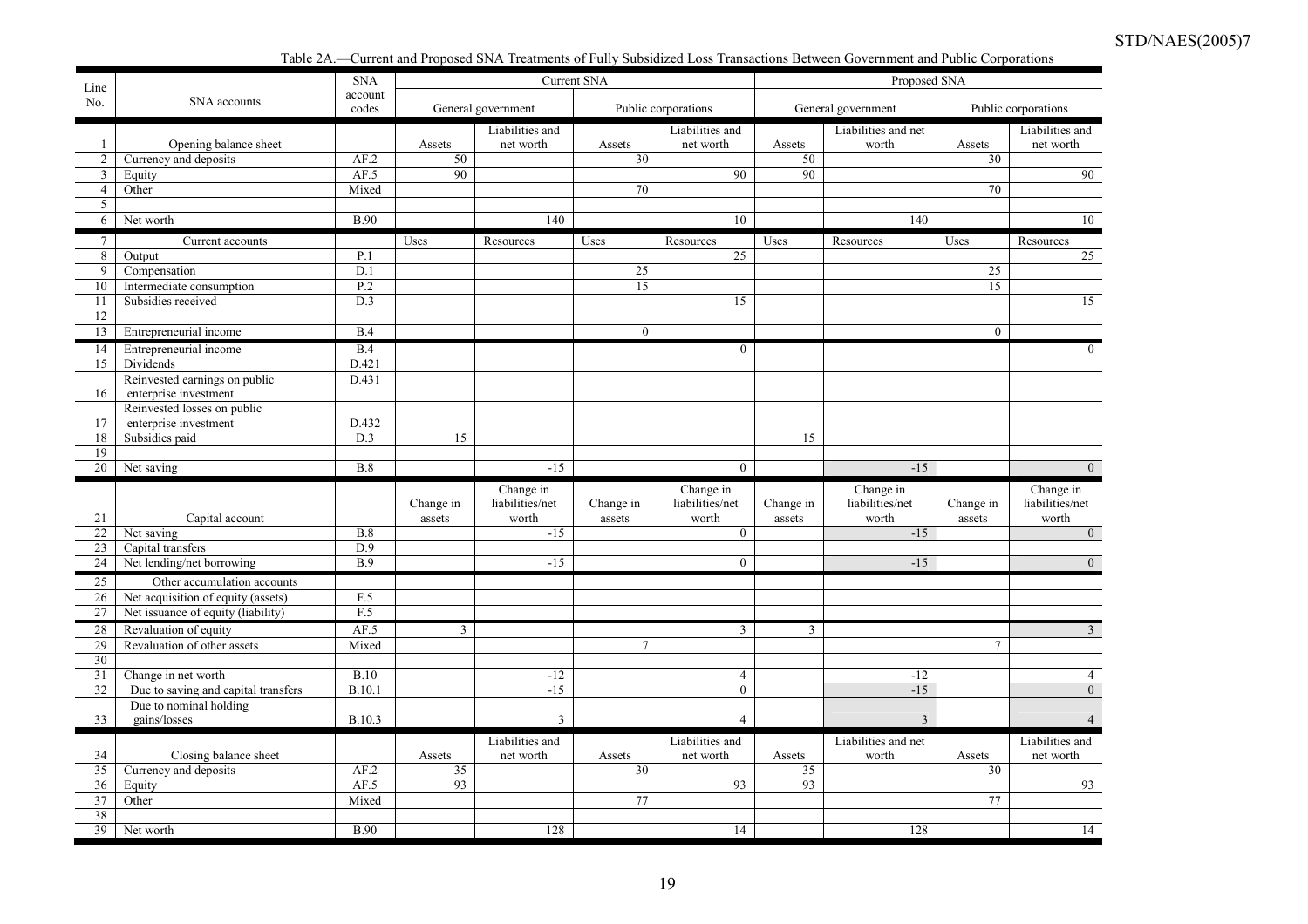Table 2B.—Current and Proposed SNA Treatments of Public Corporation's Loss with No Cash Subsidy to Owning Government

| account<br>No.<br>SNA accounts<br>General government<br>Public corporations<br>General government<br>Public corporations<br>codes<br>Liabilities and<br>Liabilities and<br>Liabilities and net<br>Liabilities and<br>Opening balance sheet<br>net worth<br>Assets<br>net worth<br>Assets<br>net worth<br>$\mathbf{1}$<br>Assets<br>Assets<br>worth<br>AF.2<br>50<br>30<br>30<br>$\overline{2}$<br>Currency and deposits<br>50<br>$\overline{90}$<br>$\overline{90}$<br>AF.5<br>90<br>90<br>$\mathbf{3}$<br>Equity<br>Mixed<br>70<br>70<br>$\overline{4}$<br>Other<br>5<br><b>B.90</b><br>140<br>10<br>140<br>10<br>6<br>Net worth<br>Uses<br>$7\phantom{.0}$<br>Uses<br>Uses<br>Uses<br>Current accounts<br>Resources<br>Resources<br>Resources<br>Resources<br>8 <sup>2</sup><br>P.1<br>25<br>25<br>Output<br>$\overline{9}$<br>25<br>Compensation<br>D.1<br>25<br>Intermediate consumption<br>P.2<br>15<br>15<br>10<br>Subsidies received<br>D.3<br>$\mathbf{0}$<br>$\overline{0}$<br>11<br>12<br>Entrepreneurial income<br>13<br>B.4<br>$-15$<br>$-15$<br>B.4<br>$-15$<br>$-15$<br>14<br>Entrepreneurial income<br>D.421<br>15<br>Dividends<br>Reinvested earnings on public<br>D.431<br>enterprise investment<br>16<br>Reinvested losses on public<br>D.432<br>enterprise investment<br>15<br>15<br>17<br>D.3<br>Subsidies paid<br>$\overline{0}$<br>18<br>19<br>B.8<br>$\overline{0}$<br>$-15$<br>$-15$<br>$\overline{0}$<br>20 <sup>1</sup><br>Net saving<br>Change in<br>Change in<br>Change in<br>Change in<br>liabilities/net<br>Change in<br>liabilities/net<br>Change in<br>liabilities/net<br>liabilities/net<br>Change in<br>Change in<br>Accumulation accounts<br>21<br>assets<br>worth<br>assets<br>worth<br>assets<br>worth<br>assets<br>worth<br>B.8<br>22<br>Net saving<br>$\overline{0}$<br>$-15$<br>$-15$<br>$\overline{0}$<br>$\overline{D.9}$<br>$\overline{0}$<br>Capital transfers<br>23<br>Net lending/net borrowing<br><b>B.9</b><br>$\overline{0}$<br>$-15$<br>$-15$<br>$\overline{0}$<br>24<br>$\overline{25}$<br>Other accumulation accounts<br>F.5<br>26<br>Net acquisition of equity (assets)<br>$-15$<br>F.5<br>27<br>Net issuance of equity (liability)<br>$-15$<br>AF.5<br>$-12$<br>$-12$<br>$\mathfrak{Z}$<br>28<br>Revaluation of equity<br>29<br>Revaluation of other assets<br>Mixed<br>$\overline{3}$<br>7<br>$\tau$<br>$\overline{30}$<br>B.10<br>31<br>Change in net worth<br>$-12$<br>$\overline{4}$<br>$-12$<br>$\overline{4}$<br>B.10.1<br>$-15$<br>32<br>Due to saving and capital transfers<br>$\theta$<br>$-15$<br>$\overline{0}$<br>Due to nominal holding<br>19<br>33<br>gains/losses<br><b>B.10.3</b><br>$-12$<br>$\overline{3}$<br>Liabilities and<br>Liabilities and<br>Liabilities and net<br>Liabilities and<br>34<br>Closing balance sheet<br>Assets<br>net worth<br>Assets<br>net worth<br>Assets<br>worth<br>Assets<br>net worth | AF.2<br>50<br>15<br>50<br>35<br>Currency and deposits<br>78<br>AF.5<br>78<br>78<br>36<br>Equity<br>37<br>Mixed<br>77<br>Other<br>$\overline{38}$ | Line |           | <b>SNA</b>  |     | Current SNA |    | Proposed SNA |    |    |
|-------------------------------------------------------------------------------------------------------------------------------------------------------------------------------------------------------------------------------------------------------------------------------------------------------------------------------------------------------------------------------------------------------------------------------------------------------------------------------------------------------------------------------------------------------------------------------------------------------------------------------------------------------------------------------------------------------------------------------------------------------------------------------------------------------------------------------------------------------------------------------------------------------------------------------------------------------------------------------------------------------------------------------------------------------------------------------------------------------------------------------------------------------------------------------------------------------------------------------------------------------------------------------------------------------------------------------------------------------------------------------------------------------------------------------------------------------------------------------------------------------------------------------------------------------------------------------------------------------------------------------------------------------------------------------------------------------------------------------------------------------------------------------------------------------------------------------------------------------------------------------------------------------------------------------------------------------------------------------------------------------------------------------------------------------------------------------------------------------------------------------------------------------------------------------------------------------------------------------------------------------------------------------------------------------------------------------------------------------------------------------------------------------------------------------------------------------------------------------------------------------------------------------------------------------------------------------------------------------------------------------------------------------------------------------------------------------------------------------------------------------------------------------------------------------------------------------------------------------------------------------------------|--------------------------------------------------------------------------------------------------------------------------------------------------|------|-----------|-------------|-----|-------------|----|--------------|----|----|
|                                                                                                                                                                                                                                                                                                                                                                                                                                                                                                                                                                                                                                                                                                                                                                                                                                                                                                                                                                                                                                                                                                                                                                                                                                                                                                                                                                                                                                                                                                                                                                                                                                                                                                                                                                                                                                                                                                                                                                                                                                                                                                                                                                                                                                                                                                                                                                                                                                                                                                                                                                                                                                                                                                                                                                                                                                                                                           |                                                                                                                                                  |      |           |             |     |             |    |              |    |    |
|                                                                                                                                                                                                                                                                                                                                                                                                                                                                                                                                                                                                                                                                                                                                                                                                                                                                                                                                                                                                                                                                                                                                                                                                                                                                                                                                                                                                                                                                                                                                                                                                                                                                                                                                                                                                                                                                                                                                                                                                                                                                                                                                                                                                                                                                                                                                                                                                                                                                                                                                                                                                                                                                                                                                                                                                                                                                                           |                                                                                                                                                  |      |           |             |     |             |    |              |    |    |
|                                                                                                                                                                                                                                                                                                                                                                                                                                                                                                                                                                                                                                                                                                                                                                                                                                                                                                                                                                                                                                                                                                                                                                                                                                                                                                                                                                                                                                                                                                                                                                                                                                                                                                                                                                                                                                                                                                                                                                                                                                                                                                                                                                                                                                                                                                                                                                                                                                                                                                                                                                                                                                                                                                                                                                                                                                                                                           |                                                                                                                                                  |      |           |             |     |             |    |              |    |    |
|                                                                                                                                                                                                                                                                                                                                                                                                                                                                                                                                                                                                                                                                                                                                                                                                                                                                                                                                                                                                                                                                                                                                                                                                                                                                                                                                                                                                                                                                                                                                                                                                                                                                                                                                                                                                                                                                                                                                                                                                                                                                                                                                                                                                                                                                                                                                                                                                                                                                                                                                                                                                                                                                                                                                                                                                                                                                                           |                                                                                                                                                  |      |           |             |     |             |    |              |    |    |
|                                                                                                                                                                                                                                                                                                                                                                                                                                                                                                                                                                                                                                                                                                                                                                                                                                                                                                                                                                                                                                                                                                                                                                                                                                                                                                                                                                                                                                                                                                                                                                                                                                                                                                                                                                                                                                                                                                                                                                                                                                                                                                                                                                                                                                                                                                                                                                                                                                                                                                                                                                                                                                                                                                                                                                                                                                                                                           |                                                                                                                                                  |      |           |             |     |             |    |              |    |    |
|                                                                                                                                                                                                                                                                                                                                                                                                                                                                                                                                                                                                                                                                                                                                                                                                                                                                                                                                                                                                                                                                                                                                                                                                                                                                                                                                                                                                                                                                                                                                                                                                                                                                                                                                                                                                                                                                                                                                                                                                                                                                                                                                                                                                                                                                                                                                                                                                                                                                                                                                                                                                                                                                                                                                                                                                                                                                                           |                                                                                                                                                  |      |           |             |     |             |    |              |    |    |
|                                                                                                                                                                                                                                                                                                                                                                                                                                                                                                                                                                                                                                                                                                                                                                                                                                                                                                                                                                                                                                                                                                                                                                                                                                                                                                                                                                                                                                                                                                                                                                                                                                                                                                                                                                                                                                                                                                                                                                                                                                                                                                                                                                                                                                                                                                                                                                                                                                                                                                                                                                                                                                                                                                                                                                                                                                                                                           |                                                                                                                                                  |      |           |             |     |             |    |              |    |    |
|                                                                                                                                                                                                                                                                                                                                                                                                                                                                                                                                                                                                                                                                                                                                                                                                                                                                                                                                                                                                                                                                                                                                                                                                                                                                                                                                                                                                                                                                                                                                                                                                                                                                                                                                                                                                                                                                                                                                                                                                                                                                                                                                                                                                                                                                                                                                                                                                                                                                                                                                                                                                                                                                                                                                                                                                                                                                                           |                                                                                                                                                  |      |           |             |     |             |    |              |    |    |
|                                                                                                                                                                                                                                                                                                                                                                                                                                                                                                                                                                                                                                                                                                                                                                                                                                                                                                                                                                                                                                                                                                                                                                                                                                                                                                                                                                                                                                                                                                                                                                                                                                                                                                                                                                                                                                                                                                                                                                                                                                                                                                                                                                                                                                                                                                                                                                                                                                                                                                                                                                                                                                                                                                                                                                                                                                                                                           |                                                                                                                                                  |      |           |             |     |             |    |              |    |    |
|                                                                                                                                                                                                                                                                                                                                                                                                                                                                                                                                                                                                                                                                                                                                                                                                                                                                                                                                                                                                                                                                                                                                                                                                                                                                                                                                                                                                                                                                                                                                                                                                                                                                                                                                                                                                                                                                                                                                                                                                                                                                                                                                                                                                                                                                                                                                                                                                                                                                                                                                                                                                                                                                                                                                                                                                                                                                                           |                                                                                                                                                  |      |           |             |     |             |    |              |    |    |
|                                                                                                                                                                                                                                                                                                                                                                                                                                                                                                                                                                                                                                                                                                                                                                                                                                                                                                                                                                                                                                                                                                                                                                                                                                                                                                                                                                                                                                                                                                                                                                                                                                                                                                                                                                                                                                                                                                                                                                                                                                                                                                                                                                                                                                                                                                                                                                                                                                                                                                                                                                                                                                                                                                                                                                                                                                                                                           |                                                                                                                                                  |      |           |             |     |             |    |              |    |    |
|                                                                                                                                                                                                                                                                                                                                                                                                                                                                                                                                                                                                                                                                                                                                                                                                                                                                                                                                                                                                                                                                                                                                                                                                                                                                                                                                                                                                                                                                                                                                                                                                                                                                                                                                                                                                                                                                                                                                                                                                                                                                                                                                                                                                                                                                                                                                                                                                                                                                                                                                                                                                                                                                                                                                                                                                                                                                                           |                                                                                                                                                  |      |           |             |     |             |    |              |    |    |
|                                                                                                                                                                                                                                                                                                                                                                                                                                                                                                                                                                                                                                                                                                                                                                                                                                                                                                                                                                                                                                                                                                                                                                                                                                                                                                                                                                                                                                                                                                                                                                                                                                                                                                                                                                                                                                                                                                                                                                                                                                                                                                                                                                                                                                                                                                                                                                                                                                                                                                                                                                                                                                                                                                                                                                                                                                                                                           |                                                                                                                                                  |      |           |             |     |             |    |              |    |    |
|                                                                                                                                                                                                                                                                                                                                                                                                                                                                                                                                                                                                                                                                                                                                                                                                                                                                                                                                                                                                                                                                                                                                                                                                                                                                                                                                                                                                                                                                                                                                                                                                                                                                                                                                                                                                                                                                                                                                                                                                                                                                                                                                                                                                                                                                                                                                                                                                                                                                                                                                                                                                                                                                                                                                                                                                                                                                                           |                                                                                                                                                  |      |           |             |     |             |    |              |    |    |
|                                                                                                                                                                                                                                                                                                                                                                                                                                                                                                                                                                                                                                                                                                                                                                                                                                                                                                                                                                                                                                                                                                                                                                                                                                                                                                                                                                                                                                                                                                                                                                                                                                                                                                                                                                                                                                                                                                                                                                                                                                                                                                                                                                                                                                                                                                                                                                                                                                                                                                                                                                                                                                                                                                                                                                                                                                                                                           |                                                                                                                                                  |      |           |             |     |             |    |              |    |    |
|                                                                                                                                                                                                                                                                                                                                                                                                                                                                                                                                                                                                                                                                                                                                                                                                                                                                                                                                                                                                                                                                                                                                                                                                                                                                                                                                                                                                                                                                                                                                                                                                                                                                                                                                                                                                                                                                                                                                                                                                                                                                                                                                                                                                                                                                                                                                                                                                                                                                                                                                                                                                                                                                                                                                                                                                                                                                                           |                                                                                                                                                  |      |           |             |     |             |    |              |    |    |
|                                                                                                                                                                                                                                                                                                                                                                                                                                                                                                                                                                                                                                                                                                                                                                                                                                                                                                                                                                                                                                                                                                                                                                                                                                                                                                                                                                                                                                                                                                                                                                                                                                                                                                                                                                                                                                                                                                                                                                                                                                                                                                                                                                                                                                                                                                                                                                                                                                                                                                                                                                                                                                                                                                                                                                                                                                                                                           |                                                                                                                                                  |      |           |             |     |             |    |              |    |    |
|                                                                                                                                                                                                                                                                                                                                                                                                                                                                                                                                                                                                                                                                                                                                                                                                                                                                                                                                                                                                                                                                                                                                                                                                                                                                                                                                                                                                                                                                                                                                                                                                                                                                                                                                                                                                                                                                                                                                                                                                                                                                                                                                                                                                                                                                                                                                                                                                                                                                                                                                                                                                                                                                                                                                                                                                                                                                                           |                                                                                                                                                  |      |           |             |     |             |    |              |    |    |
|                                                                                                                                                                                                                                                                                                                                                                                                                                                                                                                                                                                                                                                                                                                                                                                                                                                                                                                                                                                                                                                                                                                                                                                                                                                                                                                                                                                                                                                                                                                                                                                                                                                                                                                                                                                                                                                                                                                                                                                                                                                                                                                                                                                                                                                                                                                                                                                                                                                                                                                                                                                                                                                                                                                                                                                                                                                                                           |                                                                                                                                                  |      |           |             |     |             |    |              |    |    |
|                                                                                                                                                                                                                                                                                                                                                                                                                                                                                                                                                                                                                                                                                                                                                                                                                                                                                                                                                                                                                                                                                                                                                                                                                                                                                                                                                                                                                                                                                                                                                                                                                                                                                                                                                                                                                                                                                                                                                                                                                                                                                                                                                                                                                                                                                                                                                                                                                                                                                                                                                                                                                                                                                                                                                                                                                                                                                           |                                                                                                                                                  |      |           |             |     |             |    |              |    |    |
|                                                                                                                                                                                                                                                                                                                                                                                                                                                                                                                                                                                                                                                                                                                                                                                                                                                                                                                                                                                                                                                                                                                                                                                                                                                                                                                                                                                                                                                                                                                                                                                                                                                                                                                                                                                                                                                                                                                                                                                                                                                                                                                                                                                                                                                                                                                                                                                                                                                                                                                                                                                                                                                                                                                                                                                                                                                                                           |                                                                                                                                                  |      |           |             |     |             |    |              |    |    |
|                                                                                                                                                                                                                                                                                                                                                                                                                                                                                                                                                                                                                                                                                                                                                                                                                                                                                                                                                                                                                                                                                                                                                                                                                                                                                                                                                                                                                                                                                                                                                                                                                                                                                                                                                                                                                                                                                                                                                                                                                                                                                                                                                                                                                                                                                                                                                                                                                                                                                                                                                                                                                                                                                                                                                                                                                                                                                           |                                                                                                                                                  |      |           |             |     |             |    |              |    |    |
|                                                                                                                                                                                                                                                                                                                                                                                                                                                                                                                                                                                                                                                                                                                                                                                                                                                                                                                                                                                                                                                                                                                                                                                                                                                                                                                                                                                                                                                                                                                                                                                                                                                                                                                                                                                                                                                                                                                                                                                                                                                                                                                                                                                                                                                                                                                                                                                                                                                                                                                                                                                                                                                                                                                                                                                                                                                                                           |                                                                                                                                                  |      |           |             |     |             |    |              |    |    |
|                                                                                                                                                                                                                                                                                                                                                                                                                                                                                                                                                                                                                                                                                                                                                                                                                                                                                                                                                                                                                                                                                                                                                                                                                                                                                                                                                                                                                                                                                                                                                                                                                                                                                                                                                                                                                                                                                                                                                                                                                                                                                                                                                                                                                                                                                                                                                                                                                                                                                                                                                                                                                                                                                                                                                                                                                                                                                           |                                                                                                                                                  |      |           |             |     |             |    |              |    |    |
|                                                                                                                                                                                                                                                                                                                                                                                                                                                                                                                                                                                                                                                                                                                                                                                                                                                                                                                                                                                                                                                                                                                                                                                                                                                                                                                                                                                                                                                                                                                                                                                                                                                                                                                                                                                                                                                                                                                                                                                                                                                                                                                                                                                                                                                                                                                                                                                                                                                                                                                                                                                                                                                                                                                                                                                                                                                                                           |                                                                                                                                                  |      |           |             |     |             |    |              |    |    |
|                                                                                                                                                                                                                                                                                                                                                                                                                                                                                                                                                                                                                                                                                                                                                                                                                                                                                                                                                                                                                                                                                                                                                                                                                                                                                                                                                                                                                                                                                                                                                                                                                                                                                                                                                                                                                                                                                                                                                                                                                                                                                                                                                                                                                                                                                                                                                                                                                                                                                                                                                                                                                                                                                                                                                                                                                                                                                           |                                                                                                                                                  |      |           |             |     |             |    |              |    |    |
|                                                                                                                                                                                                                                                                                                                                                                                                                                                                                                                                                                                                                                                                                                                                                                                                                                                                                                                                                                                                                                                                                                                                                                                                                                                                                                                                                                                                                                                                                                                                                                                                                                                                                                                                                                                                                                                                                                                                                                                                                                                                                                                                                                                                                                                                                                                                                                                                                                                                                                                                                                                                                                                                                                                                                                                                                                                                                           |                                                                                                                                                  |      |           |             |     |             |    |              |    |    |
|                                                                                                                                                                                                                                                                                                                                                                                                                                                                                                                                                                                                                                                                                                                                                                                                                                                                                                                                                                                                                                                                                                                                                                                                                                                                                                                                                                                                                                                                                                                                                                                                                                                                                                                                                                                                                                                                                                                                                                                                                                                                                                                                                                                                                                                                                                                                                                                                                                                                                                                                                                                                                                                                                                                                                                                                                                                                                           |                                                                                                                                                  |      |           |             |     |             |    |              |    |    |
|                                                                                                                                                                                                                                                                                                                                                                                                                                                                                                                                                                                                                                                                                                                                                                                                                                                                                                                                                                                                                                                                                                                                                                                                                                                                                                                                                                                                                                                                                                                                                                                                                                                                                                                                                                                                                                                                                                                                                                                                                                                                                                                                                                                                                                                                                                                                                                                                                                                                                                                                                                                                                                                                                                                                                                                                                                                                                           |                                                                                                                                                  |      |           |             |     |             |    |              |    |    |
|                                                                                                                                                                                                                                                                                                                                                                                                                                                                                                                                                                                                                                                                                                                                                                                                                                                                                                                                                                                                                                                                                                                                                                                                                                                                                                                                                                                                                                                                                                                                                                                                                                                                                                                                                                                                                                                                                                                                                                                                                                                                                                                                                                                                                                                                                                                                                                                                                                                                                                                                                                                                                                                                                                                                                                                                                                                                                           |                                                                                                                                                  |      |           |             |     |             |    |              |    |    |
|                                                                                                                                                                                                                                                                                                                                                                                                                                                                                                                                                                                                                                                                                                                                                                                                                                                                                                                                                                                                                                                                                                                                                                                                                                                                                                                                                                                                                                                                                                                                                                                                                                                                                                                                                                                                                                                                                                                                                                                                                                                                                                                                                                                                                                                                                                                                                                                                                                                                                                                                                                                                                                                                                                                                                                                                                                                                                           |                                                                                                                                                  |      |           |             |     |             |    |              |    |    |
|                                                                                                                                                                                                                                                                                                                                                                                                                                                                                                                                                                                                                                                                                                                                                                                                                                                                                                                                                                                                                                                                                                                                                                                                                                                                                                                                                                                                                                                                                                                                                                                                                                                                                                                                                                                                                                                                                                                                                                                                                                                                                                                                                                                                                                                                                                                                                                                                                                                                                                                                                                                                                                                                                                                                                                                                                                                                                           |                                                                                                                                                  |      |           |             |     |             |    |              |    |    |
|                                                                                                                                                                                                                                                                                                                                                                                                                                                                                                                                                                                                                                                                                                                                                                                                                                                                                                                                                                                                                                                                                                                                                                                                                                                                                                                                                                                                                                                                                                                                                                                                                                                                                                                                                                                                                                                                                                                                                                                                                                                                                                                                                                                                                                                                                                                                                                                                                                                                                                                                                                                                                                                                                                                                                                                                                                                                                           |                                                                                                                                                  |      |           |             |     |             |    |              |    |    |
|                                                                                                                                                                                                                                                                                                                                                                                                                                                                                                                                                                                                                                                                                                                                                                                                                                                                                                                                                                                                                                                                                                                                                                                                                                                                                                                                                                                                                                                                                                                                                                                                                                                                                                                                                                                                                                                                                                                                                                                                                                                                                                                                                                                                                                                                                                                                                                                                                                                                                                                                                                                                                                                                                                                                                                                                                                                                                           |                                                                                                                                                  |      |           |             |     |             |    |              |    |    |
|                                                                                                                                                                                                                                                                                                                                                                                                                                                                                                                                                                                                                                                                                                                                                                                                                                                                                                                                                                                                                                                                                                                                                                                                                                                                                                                                                                                                                                                                                                                                                                                                                                                                                                                                                                                                                                                                                                                                                                                                                                                                                                                                                                                                                                                                                                                                                                                                                                                                                                                                                                                                                                                                                                                                                                                                                                                                                           |                                                                                                                                                  |      |           |             |     |             |    |              |    |    |
|                                                                                                                                                                                                                                                                                                                                                                                                                                                                                                                                                                                                                                                                                                                                                                                                                                                                                                                                                                                                                                                                                                                                                                                                                                                                                                                                                                                                                                                                                                                                                                                                                                                                                                                                                                                                                                                                                                                                                                                                                                                                                                                                                                                                                                                                                                                                                                                                                                                                                                                                                                                                                                                                                                                                                                                                                                                                                           |                                                                                                                                                  |      |           |             |     |             |    |              |    |    |
|                                                                                                                                                                                                                                                                                                                                                                                                                                                                                                                                                                                                                                                                                                                                                                                                                                                                                                                                                                                                                                                                                                                                                                                                                                                                                                                                                                                                                                                                                                                                                                                                                                                                                                                                                                                                                                                                                                                                                                                                                                                                                                                                                                                                                                                                                                                                                                                                                                                                                                                                                                                                                                                                                                                                                                                                                                                                                           |                                                                                                                                                  |      |           |             |     |             |    |              |    |    |
|                                                                                                                                                                                                                                                                                                                                                                                                                                                                                                                                                                                                                                                                                                                                                                                                                                                                                                                                                                                                                                                                                                                                                                                                                                                                                                                                                                                                                                                                                                                                                                                                                                                                                                                                                                                                                                                                                                                                                                                                                                                                                                                                                                                                                                                                                                                                                                                                                                                                                                                                                                                                                                                                                                                                                                                                                                                                                           |                                                                                                                                                  |      |           |             |     |             |    |              |    |    |
|                                                                                                                                                                                                                                                                                                                                                                                                                                                                                                                                                                                                                                                                                                                                                                                                                                                                                                                                                                                                                                                                                                                                                                                                                                                                                                                                                                                                                                                                                                                                                                                                                                                                                                                                                                                                                                                                                                                                                                                                                                                                                                                                                                                                                                                                                                                                                                                                                                                                                                                                                                                                                                                                                                                                                                                                                                                                                           |                                                                                                                                                  |      |           |             |     |             |    |              |    |    |
|                                                                                                                                                                                                                                                                                                                                                                                                                                                                                                                                                                                                                                                                                                                                                                                                                                                                                                                                                                                                                                                                                                                                                                                                                                                                                                                                                                                                                                                                                                                                                                                                                                                                                                                                                                                                                                                                                                                                                                                                                                                                                                                                                                                                                                                                                                                                                                                                                                                                                                                                                                                                                                                                                                                                                                                                                                                                                           |                                                                                                                                                  |      |           |             |     |             |    |              |    |    |
|                                                                                                                                                                                                                                                                                                                                                                                                                                                                                                                                                                                                                                                                                                                                                                                                                                                                                                                                                                                                                                                                                                                                                                                                                                                                                                                                                                                                                                                                                                                                                                                                                                                                                                                                                                                                                                                                                                                                                                                                                                                                                                                                                                                                                                                                                                                                                                                                                                                                                                                                                                                                                                                                                                                                                                                                                                                                                           |                                                                                                                                                  |      |           |             |     |             |    |              | 15 |    |
| 78                                                                                                                                                                                                                                                                                                                                                                                                                                                                                                                                                                                                                                                                                                                                                                                                                                                                                                                                                                                                                                                                                                                                                                                                                                                                                                                                                                                                                                                                                                                                                                                                                                                                                                                                                                                                                                                                                                                                                                                                                                                                                                                                                                                                                                                                                                                                                                                                                                                                                                                                                                                                                                                                                                                                                                                                                                                                                        |                                                                                                                                                  |      |           |             |     |             |    |              |    |    |
| 77                                                                                                                                                                                                                                                                                                                                                                                                                                                                                                                                                                                                                                                                                                                                                                                                                                                                                                                                                                                                                                                                                                                                                                                                                                                                                                                                                                                                                                                                                                                                                                                                                                                                                                                                                                                                                                                                                                                                                                                                                                                                                                                                                                                                                                                                                                                                                                                                                                                                                                                                                                                                                                                                                                                                                                                                                                                                                        |                                                                                                                                                  |      |           |             |     |             |    |              |    |    |
|                                                                                                                                                                                                                                                                                                                                                                                                                                                                                                                                                                                                                                                                                                                                                                                                                                                                                                                                                                                                                                                                                                                                                                                                                                                                                                                                                                                                                                                                                                                                                                                                                                                                                                                                                                                                                                                                                                                                                                                                                                                                                                                                                                                                                                                                                                                                                                                                                                                                                                                                                                                                                                                                                                                                                                                                                                                                                           |                                                                                                                                                  |      |           |             |     |             |    |              |    |    |
|                                                                                                                                                                                                                                                                                                                                                                                                                                                                                                                                                                                                                                                                                                                                                                                                                                                                                                                                                                                                                                                                                                                                                                                                                                                                                                                                                                                                                                                                                                                                                                                                                                                                                                                                                                                                                                                                                                                                                                                                                                                                                                                                                                                                                                                                                                                                                                                                                                                                                                                                                                                                                                                                                                                                                                                                                                                                                           |                                                                                                                                                  | 39   | Net worth | <b>B.90</b> | 128 |             | 14 | 128          |    | 14 |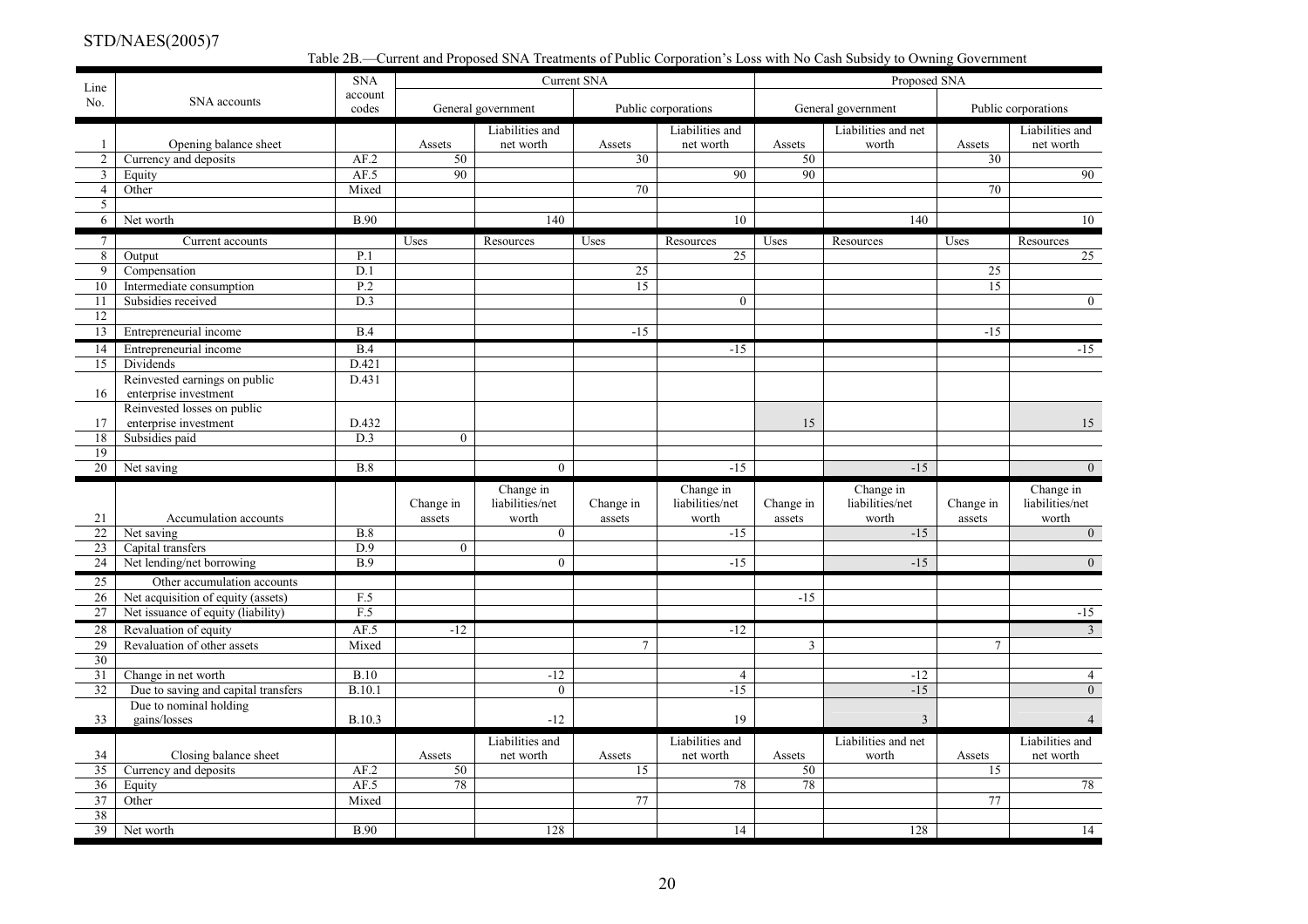Table 2 C. — Current and Proposed SNA Treatments of Capital Injection for Losses Transactions Between Government and Public Corporations

| Line            |                                     | <b>SNA</b>       |                     |                          | Current SNA         |                          |                      | Proposed SNA             |                     |                          |
|-----------------|-------------------------------------|------------------|---------------------|--------------------------|---------------------|--------------------------|----------------------|--------------------------|---------------------|--------------------------|
| No.             | SNA accounts                        | account<br>codes |                     | General government       |                     | Public corporations      |                      | General government       |                     | Public corporations      |
|                 |                                     |                  |                     | Liabilities and          |                     | Liabilities and          |                      | Liabilities and net      |                     | Liabilities and          |
| $\mathbf{1}$    | Opening balance sheet               |                  | Assets              | net worth                | Assets              | net worth                | Assets               | worth                    | Assets              | net worth                |
| $\overline{2}$  | Currency and deposits               | AF.2             | 50                  |                          | 30                  |                          | 50                   |                          | 30                  |                          |
| $\mathbf{3}$    | Equity                              | AF.5             | $\overline{90}$     |                          |                     | 90                       | 90                   |                          |                     | 90                       |
| $\overline{4}$  | Other                               | Mixed            |                     |                          | 70                  |                          |                      |                          | 70                  |                          |
| 5 <sup>5</sup>  |                                     |                  |                     |                          |                     |                          |                      |                          |                     |                          |
| 6               | Net worth                           | <b>B.90</b>      |                     | 140                      |                     | 10                       |                      | 140                      |                     | 10                       |
| $7\overline{ }$ | Current accounts                    |                  | Uses                | Resources                | Uses                | Resources                | Uses                 | Resources                | Uses                | Resources                |
| 8               | Output                              | P.1              |                     |                          |                     | 25                       |                      |                          |                     | 25                       |
| 9               | Compensation                        | D.1              |                     |                          | 25                  |                          |                      |                          | 25                  |                          |
| 10              | Intermediate consumption            | P.2              |                     |                          | 15                  |                          |                      |                          | 15                  |                          |
| 11              | Subsidies received                  | D.3              |                     |                          |                     | 15                       |                      |                          |                     | 15                       |
| 12              |                                     |                  |                     |                          |                     |                          |                      |                          |                     |                          |
| 13              | Entrepreneurial income              | B.4              |                     |                          | $\mathbf{0}$        |                          |                      |                          | $\mathbf{0}$        |                          |
| 14              | Entrepreneurial income              | B.4              |                     |                          |                     | $\mathbf{0}$             |                      |                          |                     | $\theta$                 |
| 15              | Dividends                           | D.421            |                     |                          |                     |                          |                      |                          |                     |                          |
|                 | Reinvested earnings on public       | D.431            |                     |                          |                     |                          |                      |                          |                     |                          |
| 16              | enterprise investment               |                  |                     |                          |                     |                          |                      |                          |                     |                          |
|                 | Reinvested losses on public         |                  |                     |                          |                     |                          |                      |                          |                     |                          |
| 17              | enterprise investment               | D.432<br>D.3     | 15                  |                          |                     |                          |                      |                          |                     |                          |
| 18<br>19        | Subsidies paid                      |                  |                     |                          |                     |                          | 15                   |                          |                     |                          |
| 20              | Net saving                          | B.8              |                     | $-15$                    |                     | 35                       |                      | $-15$                    |                     | $\overline{0}$           |
|                 |                                     |                  |                     |                          |                     |                          |                      |                          |                     |                          |
|                 |                                     |                  |                     | Change in                |                     | Change in                |                      | Change in                |                     | Change in                |
| 21              | Accumulation accounts               |                  | Change in<br>assets | liabilities/net<br>worth | Change in<br>assets | liabilities/net<br>worth | Change in<br>assets  | liabilities/net<br>worth | Change in<br>assets | liabilities/net<br>worth |
| 22              | Net saving                          | B.8              |                     | $-15$                    |                     | 35                       |                      | $-15$                    |                     | $\mathbf{0}$             |
| 23              | Capital transfers                   | D.9              | 35                  |                          |                     | 35                       | $\sim$ $\sim$ $\sim$ |                          |                     | $- - -$                  |
| 24              | Net lending/net borrowing           | <b>B.9</b>       |                     | $-50$                    |                     | $\theta$                 |                      | $-15$                    |                     | $\mathbf{0}$             |
| 25              | Other accumulation accounts         |                  |                     |                          |                     |                          |                      |                          |                     |                          |
| 26              | Net acquisition of equity (assets)  | F.5              |                     |                          |                     |                          | 35                   |                          |                     |                          |
| 27              | Net issuance of equity (liability)  | F.5              |                     |                          | 35                  |                          |                      |                          |                     | 35                       |
| 28              | Revaluation of equity               | AF.5             | 38                  |                          |                     | 38                       | 3                    |                          |                     | $\overline{3}$           |
| 29              | Revaluation of other assets         | Mixed            |                     |                          | $\tau$              |                          |                      |                          | $\overline{7}$      |                          |
| $\overline{30}$ |                                     |                  |                     |                          |                     |                          |                      |                          |                     |                          |
| 31              | Change in net worth                 | B.10             |                     | $-12$                    |                     | $\overline{4}$           |                      | 12                       |                     | $\overline{4}$           |
| 32              | Due to saving and capital transfers | <b>B.10.1</b>    |                     | $-50$                    |                     | 35                       |                      | $-15$                    |                     | $\overline{0}$           |
|                 | Due to nominal holding              |                  |                     |                          |                     |                          |                      |                          |                     |                          |
| 33              | gains/losses                        | B.10.3           |                     | 38                       |                     | $-31$                    |                      | 3                        |                     |                          |
|                 |                                     |                  |                     | Liabilities and          |                     | Liabilities and          |                      | Liabilities and net      |                     | Liabilities and          |
| 34              | Closing balance sheet               |                  | Assets              | net worth                | Assets              | net worth                | Assets               | worth                    | Assets              | net worth                |
| 35              | Currency and deposits               | AF.2             | $\mathbf{0}$        |                          | 65                  |                          | $\mathbf{0}$         |                          | 65                  |                          |
| 36              | Equity                              | AF.5             | 128                 |                          |                     | 128                      | 128                  |                          |                     | 128                      |
| 37              | Other                               | Mixed            |                     |                          | 77                  |                          |                      |                          | 77                  |                          |
| 38              |                                     |                  |                     |                          |                     |                          |                      |                          |                     |                          |
| 39              | Net worth                           | <b>B.90</b>      |                     | 128                      |                     | 14                       |                      | 128                      |                     | 14                       |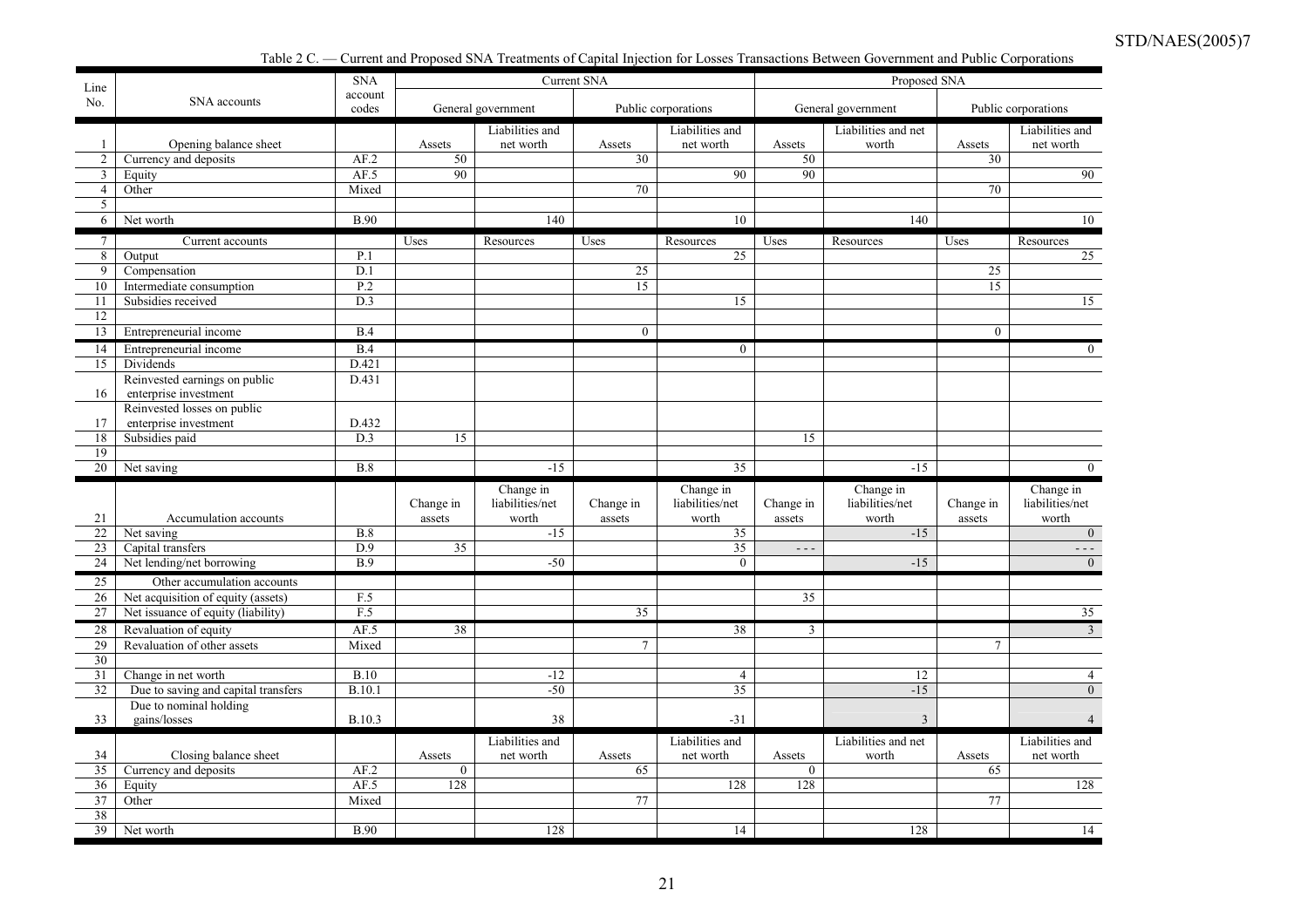Table 3A.—Current and Proposed SNA Treatments of Entrepreneurial Income Transactions Between Government and Quasi-Corporations

| Line                |                                                      | <b>SNA</b>       |              |                              | <b>Current SNA</b>        |                              |              | Proposed SNA                 |                           |                              |
|---------------------|------------------------------------------------------|------------------|--------------|------------------------------|---------------------------|------------------------------|--------------|------------------------------|---------------------------|------------------------------|
| No.                 | SNA accounts                                         | account<br>codes |              |                              |                           |                              |              |                              |                           |                              |
|                     |                                                      |                  |              | General government           |                           | <b>Quasi-corporations</b>    |              | General government           |                           | Quasi-corporations           |
|                     |                                                      |                  |              | Liabilities and              |                           | Liabilities and              |              | Liabilities and net          |                           | Liabilities and              |
| 1<br>$\overline{2}$ | Opening balance sheet<br>Currency and deposits       | AF.2             | Assets<br>50 | net worth                    | Assets<br>$\overline{30}$ | net worth                    | Assets<br>50 | worth                        | Assets<br>$\overline{30}$ | net worth                    |
| $\mathbf{3}$        | Equity                                               | AF.5             | 100          |                              |                           | 100                          | 100          |                              |                           | 100                          |
| $\overline{4}$      | Other                                                | Mixed            |              |                              | 70                        |                              |              |                              | $\overline{70}$           |                              |
| 5                   |                                                      |                  |              |                              |                           |                              |              |                              |                           |                              |
| 6                   | Net worth                                            | <b>B.90</b>      |              | 150                          |                           | $\overline{0}$               |              | 150                          |                           | $\overline{0}$               |
| $7\overline{ }$     | Current accounts                                     |                  | Uses         | Resources                    | Uses                      | Resources                    | Uses         | Resources                    | Uses                      | Resources                    |
| 8                   | Output                                               | P.1              |              |                              |                           | 25                           |              |                              |                           | 25                           |
| 9                   | Compensation                                         | D.1              |              |                              | 5                         |                              |              |                              | 5 <sup>5</sup>            |                              |
| 10                  | Intermediate consumption                             | P.2              |              |                              | 5                         |                              |              |                              | $\overline{5}$            |                              |
| 11                  | Subsidies received                                   | D.3              |              |                              |                           |                              |              |                              |                           |                              |
| 12                  |                                                      |                  |              |                              |                           |                              |              |                              |                           |                              |
| 13                  | Entrepreneurial income                               | B.4              |              |                              | 15                        |                              |              |                              | 15                        |                              |
| 14                  | Entrepreneurial income                               | B.4              |              |                              |                           | 15                           |              |                              |                           | 15                           |
|                     | Withdrawal from income of quasi-                     |                  |              |                              |                           |                              |              |                              |                           |                              |
| 15                  | corporations                                         | D.421            |              | 5                            | 5                         |                              |              | 5                            | 5                         |                              |
|                     | Reinvested earnings on public                        | D.431            |              |                              |                           |                              |              |                              |                           |                              |
| 16                  | enterprise investment<br>Reinvested losses on public |                  |              |                              |                           |                              |              | 10                           | 10                        |                              |
| 17                  | enterprise investment                                | D.432            |              |                              |                           |                              |              |                              |                           |                              |
| 18                  | Subsidies paid                                       | $\overline{D.3}$ |              |                              |                           |                              |              |                              |                           |                              |
| 19                  |                                                      |                  |              |                              |                           |                              |              |                              |                           |                              |
| 20                  | Net saving                                           | <b>B.8</b>       |              | 5                            |                           | 10                           |              | 15                           |                           | $\overline{0}$               |
|                     |                                                      |                  |              | Change in                    |                           | Change in                    |              | Change in                    |                           | Change in                    |
|                     |                                                      |                  | Change in    | liabilities/net              | Change in                 | liabilities/net              | Change in    | liabilities/net              | Change in                 | liabilities/net              |
| 21                  | Capital account                                      |                  | assets       | worth                        | assets                    | worth                        | assets       | worth                        | assets                    | worth                        |
| 22                  | Net saving                                           | B.8              |              | 5                            |                           | 10                           |              | 15                           |                           | $\overline{0}$               |
| 23                  | Capital transfers                                    | D.9              |              |                              |                           |                              |              |                              |                           |                              |
| 24                  | Net lending/net borrowing                            | B.9              |              | 5                            |                           | 10                           |              | 15                           |                           | $\overline{0}$               |
| $\overline{25}$     | Other accumulation accounts                          |                  |              |                              |                           |                              |              |                              |                           |                              |
| 26                  | Net acquisition of equity (assets)                   | F.5              |              |                              |                           |                              |              |                              |                           |                              |
| 27                  | Net issuance of equity (liability)                   | F.5              |              |                              |                           |                              |              |                              |                           |                              |
| 28                  | Revaluation of equity                                | AF.5             | 17           |                              |                           | 17                           | 17           |                              |                           | 7 <sup>7</sup>               |
| 29                  | Revaluation of other assets                          | Mixed            |              |                              | $\tau$                    |                              |              |                              | $\tau$                    |                              |
| 30                  |                                                      |                  |              |                              |                           |                              |              |                              |                           |                              |
| 31                  | Change in net worth                                  | B.10             |              | 22                           |                           | $\overline{0}$               |              | $22\,$                       |                           | $\overline{0}$               |
| 32                  | Due to saving and capital transfers                  | <b>B.10.1</b>    |              | 5                            |                           | 10                           |              | 15                           |                           | $\overline{0}$               |
| 33                  | Due to nominal holding<br>gains/losses               | B.10.3           |              | 17                           |                           | $-10$                        |              | $\overline{7}$               |                           | $\Omega$                     |
|                     |                                                      |                  |              |                              |                           |                              |              |                              |                           |                              |
| 34                  | Closing balance sheet                                |                  | Assets       | Liabilities and<br>net worth | Assets                    | Liabilities and<br>net worth | Assets       | Liabilities and net<br>worth | Assets                    | Liabilities and<br>net worth |
| 35                  |                                                      |                  |              |                              |                           |                              |              |                              |                           |                              |
|                     |                                                      |                  |              |                              |                           |                              |              |                              |                           |                              |
|                     | Currency and deposits                                | AF.2             | 55           |                              | $\overline{40}$           |                              | 55           |                              | 40                        |                              |
| 36                  | Equity                                               | AF.5             | 117          |                              | 77                        | 117                          | 117          |                              | 77                        | 117                          |
| 37<br>38            | Other                                                | Mixed            |              |                              |                           |                              |              |                              |                           |                              |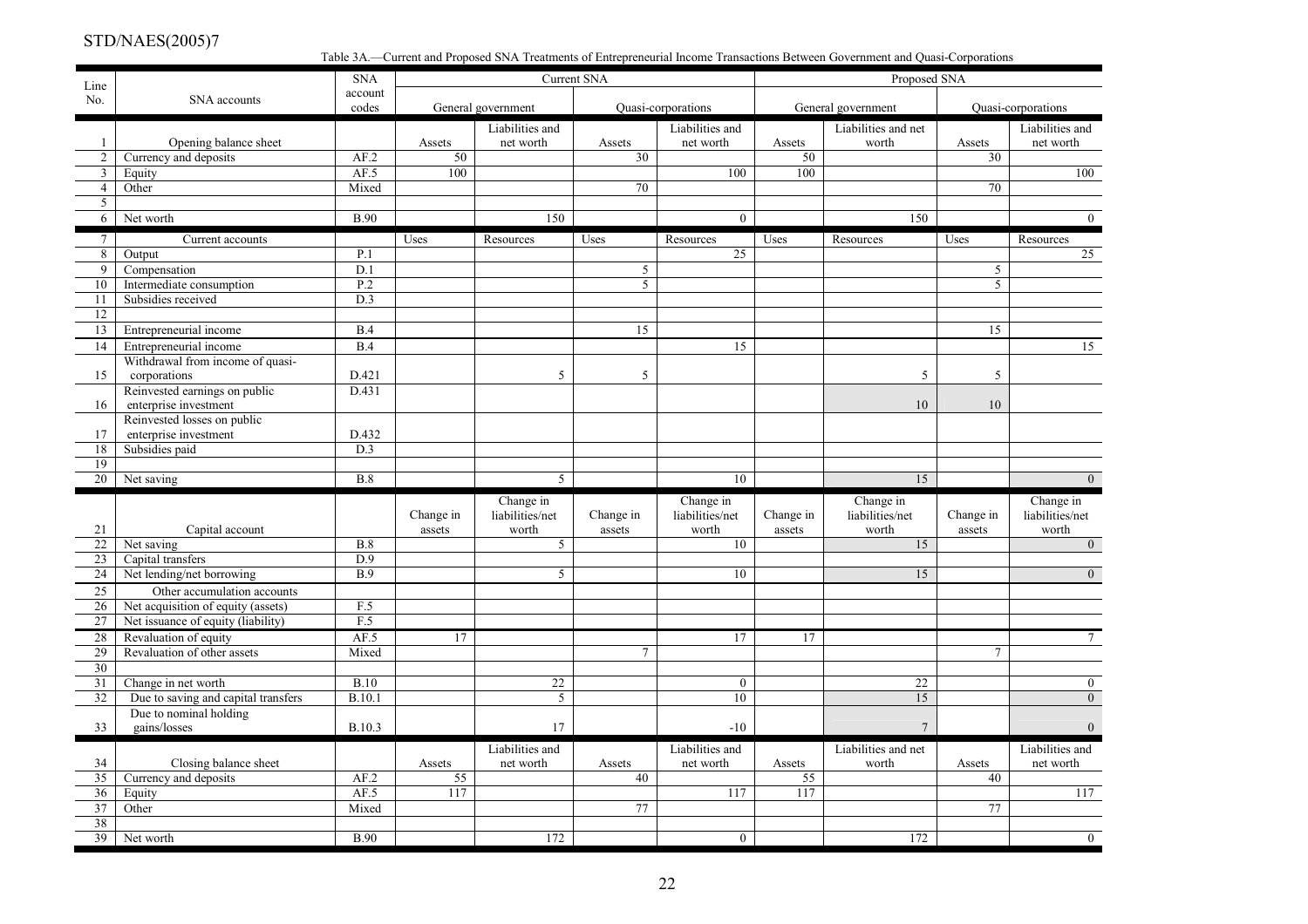Table 3B.—Current and Proposed SNA Treatments of Entrepreneurial Income Transactions with No Dividend to Owning Government

| Line            |                                               | <b>SNA</b>       |           |                    | Current SNA     |                    |           | Proposed SNA        |                 |                    |
|-----------------|-----------------------------------------------|------------------|-----------|--------------------|-----------------|--------------------|-----------|---------------------|-----------------|--------------------|
| No.             | SNA accounts                                  | account<br>codes |           | General government |                 | Quasi-corporations |           | General government  |                 | Quasi-corporations |
|                 |                                               |                  |           | Liabilities and    |                 | Liabilities and    |           | Liabilities and net |                 | Liabilities and    |
| $\mathbf{1}$    | Opening balance sheet                         |                  | Assets    | net worth          | Assets          | net worth          | Assets    | worth               | Assets          | net worth          |
| $\overline{2}$  | Currency and deposits                         | AF.2             | 50        |                    | $\overline{30}$ |                    | 50        |                     | $\overline{30}$ |                    |
| $\overline{3}$  | Equity                                        | AF.5             | 100       |                    |                 | 100                | 100       |                     |                 | 100                |
| $\overline{4}$  | Other                                         | Mixed            |           |                    | $\overline{70}$ |                    |           |                     | 70              |                    |
| 5               |                                               |                  |           |                    |                 |                    |           |                     |                 |                    |
| 6               | Net worth                                     | <b>B.90</b>      |           | 150                |                 | $\boldsymbol{0}$   |           | 150                 |                 | $\boldsymbol{0}$   |
| $7\overline{ }$ | Current accounts                              |                  | Uses      | Resources          | Uses            | Resources          | Uses      | Resources           | Uses            | Resources          |
| $\overline{8}$  | Output                                        | P.1              |           |                    |                 | 25                 |           |                     |                 | 25                 |
| 9               | Compensation                                  | D.1              |           |                    | 5               |                    |           |                     | 5               |                    |
| 10              | Intermediate consumption                      | P.2              |           |                    | 5               |                    |           |                     | 5               |                    |
| 11              | Subsidies received                            | D.3              |           |                    |                 |                    |           |                     |                 |                    |
| 12              |                                               |                  |           |                    |                 |                    |           |                     |                 |                    |
| 13              | Entrepreneurial income                        | B.4              |           |                    | 15              |                    |           |                     | 15              |                    |
| 14              | Entrepreneurial income                        | B.4              |           |                    |                 | 15                 |           |                     |                 | 15                 |
|                 | Withdrawal from income of quasi-              |                  |           |                    |                 |                    |           |                     |                 |                    |
| 15              | corporations<br>Reinvested earnings on public | D.421<br>D.431   |           |                    |                 |                    |           |                     |                 |                    |
| 16              | enterprise investment                         |                  |           |                    |                 |                    |           | 15                  | 15              |                    |
|                 | Reinvested losses on public                   |                  |           |                    |                 |                    |           |                     |                 |                    |
| 17              | enterprise investment                         | D.432            |           |                    |                 |                    |           |                     |                 |                    |
| 18              | Subsidies paid                                | D.3              |           |                    |                 |                    |           |                     |                 |                    |
| 19              |                                               |                  |           |                    |                 |                    |           |                     |                 |                    |
| 20              | Net saving                                    | B.8              |           |                    |                 | 15                 |           | 15                  |                 | $\overline{0}$     |
|                 |                                               |                  |           | Change in          |                 | Change in          |           | Change in           |                 | Change in          |
|                 |                                               |                  | Change in | liabilities/net    | Change in       | liabilities/net    | Change in | liabilities/net     | Change in       | liabilities/net    |
| 21              | Capital account                               |                  | assets    | worth              | assets          | worth              | assets    | worth               | assets          | worth              |
| $\overline{22}$ | Net saving                                    | B.8              |           |                    |                 | 15                 |           | 15                  |                 | $\overline{0}$     |
| 23              | Capital transfers                             | $\overline{D.9}$ |           |                    |                 |                    |           |                     |                 |                    |
| $\overline{24}$ | Net lending/net borrowing                     | B.9              |           |                    |                 | 15                 |           | 15                  |                 | $\theta$           |
| 25              | Other accumulation accounts                   |                  |           |                    |                 |                    |           |                     |                 |                    |
| 26              | Net acquisition of equity (assets)            | F.5              |           |                    |                 |                    | 15        |                     |                 |                    |
| 27              | Net issuance of equity (liability)            | F.5              |           |                    |                 |                    |           |                     |                 | 15                 |
| 28              | Revaluation of equity                         | AF.5             | 22        |                    |                 | 22                 | $\tau$    |                     |                 | $7\overline{ }$    |
| 29              | Revaluation of other assets                   | Mixed            |           |                    | 7               |                    |           |                     | 7               |                    |
| 30              |                                               |                  |           |                    |                 |                    |           |                     |                 |                    |
| 31              | Change in net worth                           | B.10             |           | 22                 |                 | $\boldsymbol{0}$   |           | 22                  |                 | $\overline{0}$     |
| 32              | Due to saving and capital transfers           | <b>B.10.1</b>    |           | $\boldsymbol{0}$   |                 | 15                 |           | 15                  |                 | $\overline{0}$     |
|                 | Due to nominal holding                        |                  |           |                    |                 |                    |           |                     |                 |                    |
| 33              | Gains/losses                                  | B.10.3           |           | 22                 |                 | $-15$              |           | $\overline{7}$      |                 |                    |
|                 |                                               |                  |           | Liabilities and    |                 | Liabilities and    |           | Liabilities and net |                 | Liabilities and    |
| 34              | Closing balance sheet                         |                  | Assets    | net worth          | Assets          | net worth          | Assets    | worth               | Assets          | net worth          |
| 35              | Currency and deposits                         | AF.2             | 50        |                    | 45              |                    | 50        |                     | 45              |                    |
| 36              | Equity                                        | AF.5             | 122       |                    |                 | 122                | 122       |                     |                 | 122                |
| 37<br>38        | Other                                         | Mixed            |           |                    | 77              |                    |           |                     | 77              |                    |
| $\overline{39}$ |                                               | <b>B.90</b>      |           | 172                |                 |                    |           | 172                 |                 | $\overline{0}$     |
|                 | Net worth                                     |                  |           |                    |                 | $\overline{0}$     |           |                     |                 |                    |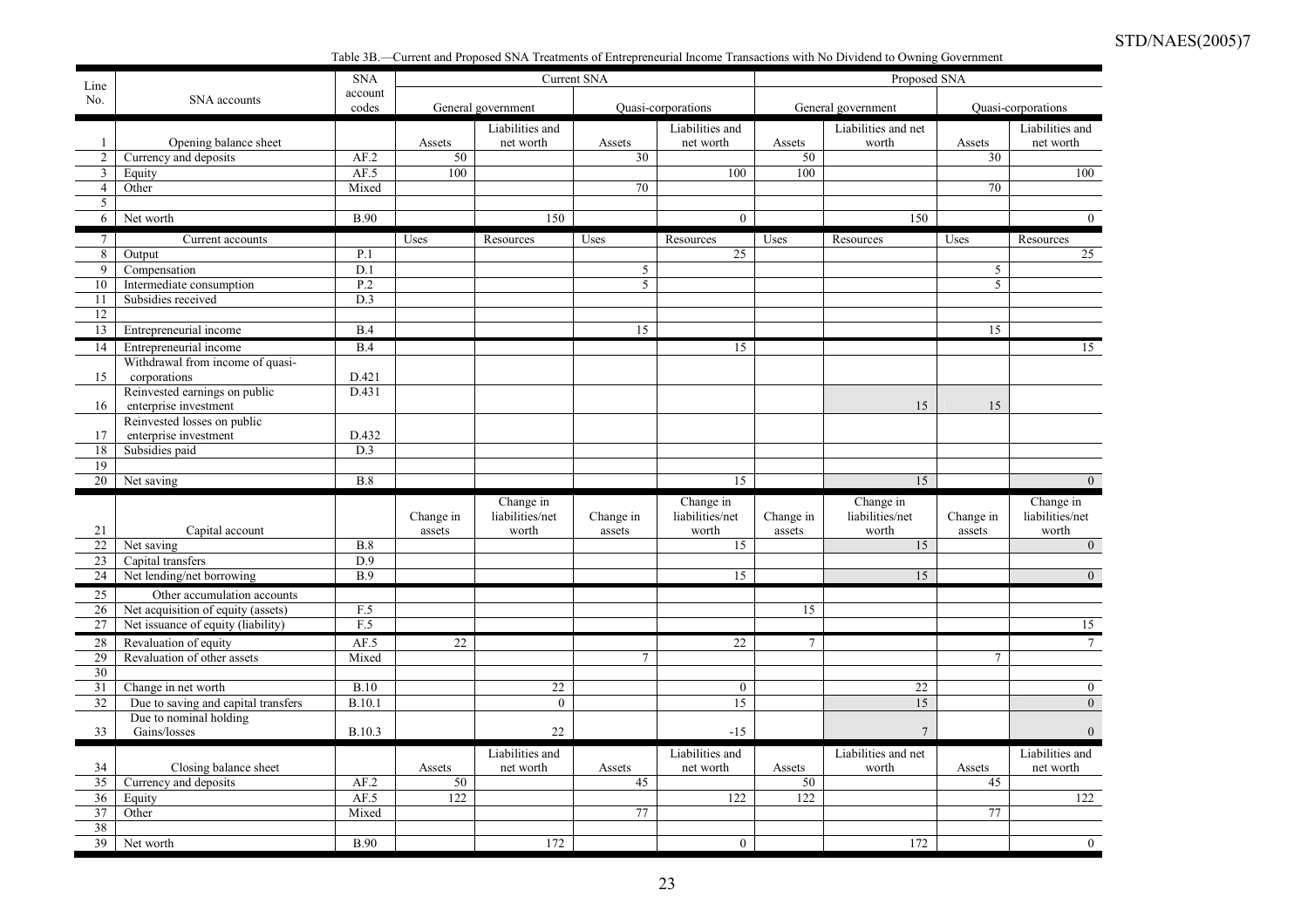Table 3C.—Current and Proposed SNA Treatments of Entrepreneurial Income With Superdividend to Owning Government

| Line            |                                                            | <b>SNA</b>              |              |                              | Current SNA     |                              |                 | Proposed SNA                 |                 |                                  |
|-----------------|------------------------------------------------------------|-------------------------|--------------|------------------------------|-----------------|------------------------------|-----------------|------------------------------|-----------------|----------------------------------|
| No.             | SNA accounts                                               | account<br>codes        |              | General government           |                 | Quasi-corporations           |                 | General government           |                 | Quasi-corporations               |
| 1               | Opening balance sheet                                      |                         | Assets       | Liabilities and<br>net worth | Assets          | Liabilities and<br>net worth | Assets          | Liabilities and net<br>worth | Assets          | Liabilities and<br>net worth     |
| $\overline{2}$  | Currency and deposits                                      | AF.2                    | 50           |                              | 30              |                              | 50              |                              | $\overline{30}$ |                                  |
| $\overline{3}$  | Equity                                                     | AF.5                    | 100          |                              |                 | 100                          | 100             |                              |                 | 100                              |
| $\overline{4}$  | Other                                                      | Mixed                   |              |                              | $\overline{70}$ |                              |                 |                              | 70              |                                  |
| 5               |                                                            |                         |              |                              |                 |                              |                 |                              |                 |                                  |
| 6               | Net worth                                                  | <b>B.90</b>             |              | 150                          |                 | $\mathbf{0}$                 |                 | 150                          |                 | $\overline{0}$                   |
| $7\overline{ }$ | Current accounts                                           |                         | Uses         | Resources                    | Uses            | Resources                    | Uses            | Resources                    | Uses            | Resources                        |
| 8               | Output                                                     | P.1                     |              |                              |                 | 25                           |                 |                              |                 | 25                               |
| 9               | Compensation                                               | D.1                     |              |                              | 5               |                              |                 |                              | 5               |                                  |
| 10              | Intermediate consumption                                   | $\overline{P.2}$        |              |                              | 5               |                              |                 |                              | $\overline{5}$  |                                  |
| 11              | Subsidies received                                         | D.3                     |              |                              |                 |                              |                 |                              |                 |                                  |
| 12              |                                                            |                         |              |                              |                 |                              |                 |                              |                 |                                  |
| 13              | Entrepreneurial income                                     | B.4                     |              |                              | 15              |                              |                 |                              | 15              |                                  |
| 14              | Entrepreneurial income                                     | B.4                     |              |                              |                 | 15                           |                 |                              |                 | 15                               |
|                 | Withdrawal from income of quasi-                           |                         |              |                              |                 |                              |                 |                              |                 |                                  |
| 15              | corporations                                               | D.421                   |              | 30                           | 30              |                              |                 | 15                           | 15              |                                  |
| 16              | Reinvested earnings on public<br>Enterprise investment     | D.431                   |              |                              |                 |                              |                 |                              |                 |                                  |
|                 | Reinvested losses on public                                |                         |              |                              |                 |                              |                 |                              |                 |                                  |
| 17              | Enterprise investment                                      | D.432                   |              |                              |                 |                              |                 |                              |                 |                                  |
| 18              | Subsidies paid                                             | D.3                     |              |                              |                 |                              |                 |                              |                 |                                  |
| 19              |                                                            |                         |              |                              |                 |                              |                 |                              |                 |                                  |
| 20              | Net saving                                                 | B.8                     |              | $\overline{30}$              |                 | $-15$                        |                 | 15                           |                 | $\overline{0}$                   |
|                 |                                                            |                         |              | Change in                    |                 | Change in                    |                 | Change in                    |                 | Change in                        |
|                 |                                                            |                         | Change in    | liabilities/net              | Change in       | liabilities/net              | Change in       | liabilities/net              | Change in       | liabilities/net                  |
| 21              | Accumulation accounts                                      |                         | assets       | worth                        | assets          | worth                        | assets          | worth                        | assets          | worth                            |
| 22              | Net saving                                                 | B.8<br>$\overline{D.9}$ |              | 30                           |                 | $-15$                        |                 | 15                           |                 | $\overline{0}$                   |
| 23<br>24        | Capital transfers<br>Net lending/net borrowing             | B.9                     |              | 30                           |                 | $-15$                        |                 | 15                           |                 | $\overline{0}$                   |
|                 |                                                            |                         |              |                              |                 |                              |                 |                              |                 |                                  |
| 25              | Other accumulation accounts                                |                         |              |                              |                 |                              |                 |                              |                 |                                  |
| 26              | Net acquisition of equity (assets)                         | F.5                     |              |                              |                 |                              | $-15$           |                              |                 |                                  |
| 27              | Net issuance of equity (liability)                         | F.5                     |              |                              |                 |                              |                 |                              |                 | $-15$                            |
| 28              | Revaluation of equity                                      | AF.5                    | -8           |                              |                 | $-8$                         | $7\phantom{.0}$ |                              |                 | $7\phantom{.0}$                  |
| 29              | Revaluation of other assets                                | Mixed                   |              |                              | $\tau$          |                              |                 |                              | $\tau$          |                                  |
| 30              |                                                            |                         |              |                              |                 |                              |                 |                              |                 |                                  |
| 31<br>32        | Change in net worth<br>Due to saving and capital transfers | <b>B.10</b><br>B.10.1   |              | 22<br>30                     |                 | $\boldsymbol{0}$<br>$-15$    |                 | 22<br>15                     |                 | $\overline{0}$<br>$\overline{0}$ |
|                 | Due to nominal holding                                     |                         |              |                              |                 |                              |                 |                              |                 |                                  |
| 33              | gains/losses                                               | <b>B.10.3</b>           |              | $-8$                         |                 | 15                           |                 | $\boldsymbol{7}$             |                 | $\overline{0}$                   |
|                 |                                                            |                         |              |                              |                 |                              |                 |                              |                 |                                  |
|                 |                                                            |                         |              | Liabilities and              |                 | Liabilities and              |                 | Liabilities and net          |                 | Liabilities and                  |
| 34<br>35        | Closing balance sheet<br>Currency and deposits             | AF.2                    | Assets<br>80 | net worth                    | Assets<br>15    | net worth                    | Assets<br>80    | worth                        | Assets<br>15    | net worth                        |
| 36              | Equity                                                     | AF.5                    | 92           |                              |                 | 92                           | 92              |                              |                 | 92                               |
| 37              | Other                                                      | Mixed                   |              |                              | 77              |                              |                 |                              | 77              |                                  |
| 38              |                                                            |                         |              |                              |                 |                              |                 |                              |                 |                                  |
|                 | Net worth                                                  | <b>B.90</b>             |              | 172                          |                 | $\mathbf{0}$                 |                 | 172                          |                 | $\overline{0}$                   |
| $\overline{39}$ |                                                            |                         |              |                              |                 |                              |                 |                              |                 |                                  |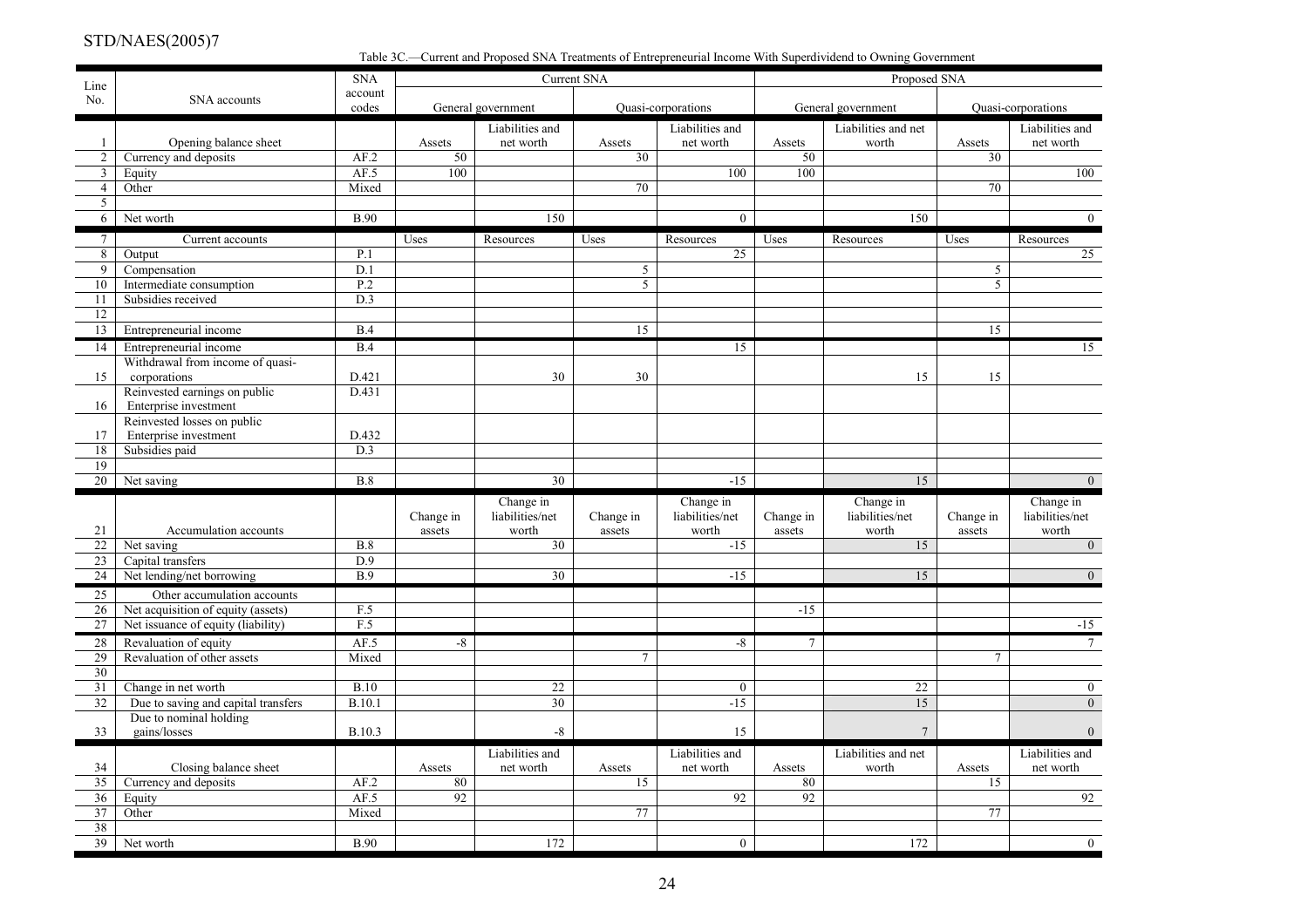Table 4A.—Current and Proposed SNA Treatments of Fully Subsidized Loss Transactions Between Government and Quasi-Corporations

| Line            |                                                                   | <b>SNA</b>       |           |                    | <b>Current SNA</b> |                           |                 | Proposed SNA        |                |                          |
|-----------------|-------------------------------------------------------------------|------------------|-----------|--------------------|--------------------|---------------------------|-----------------|---------------------|----------------|--------------------------|
| No.             | SNA accounts                                                      | account<br>codes |           | General government |                    | Quasi-corporations        |                 | General government  |                | Quasi-corporations       |
|                 |                                                                   |                  |           | Liabilities and    |                    | Liabilities and           |                 | Liabilities and net |                | Liabilities and          |
| 1               | Opening balance sheet                                             |                  | Assets    | net worth          | Assets             | net worth                 | Assets          | worth               | Assets         | net worth                |
| 2               | Currency and deposits                                             | AF.2             | 50        |                    | 30                 |                           | 50              |                     | 30             |                          |
| $\mathbf{3}$    | Equity                                                            | AF.5             | 100       |                    |                    | 100                       | 100             |                     |                | 100                      |
| $\overline{4}$  | Other                                                             | Mixed            |           |                    | 70                 |                           |                 |                     | 70             |                          |
| 5               |                                                                   |                  |           |                    |                    |                           |                 |                     |                |                          |
| 6               | Net worth                                                         | <b>B.90</b>      |           | 150                |                    | $\boldsymbol{0}$          |                 | 150                 |                | $\overline{0}$           |
| $7\overline{ }$ | Current accounts                                                  |                  | Uses      | Resources          | Uses               | Resources                 | Uses            | Resources           | Uses           | Resources                |
| $8\overline{8}$ | Output                                                            | P.1              |           |                    |                    | 25                        |                 |                     |                | $\overline{25}$          |
| 9               | Compensation                                                      | D.1              |           |                    | 25                 |                           |                 |                     | 25             |                          |
| 10              | Intermediate consumption                                          | P.2              |           |                    | 15                 |                           |                 |                     | 15             |                          |
| 11              | Subsidies received                                                | D.3              |           |                    |                    | 15                        |                 |                     |                | 15                       |
| 12              |                                                                   |                  |           |                    |                    |                           |                 |                     |                |                          |
| 13              | Entrepreneurial income                                            | B.4              |           |                    | $\mathbf{0}$       |                           |                 |                     | $\overline{0}$ |                          |
| 14              | Entrepreneurial income                                            | B.4              |           |                    |                    | $\mathbf{0}$              |                 |                     |                | $\overline{0}$           |
|                 | Withdrawal from income of quasi-                                  |                  |           |                    |                    |                           |                 |                     |                |                          |
| 15              | corporations                                                      | D.421            |           |                    |                    |                           |                 |                     |                |                          |
|                 | Reinvested earnings on public                                     | D.431            |           |                    |                    |                           |                 |                     |                |                          |
| 16              | enterprise investment                                             |                  |           |                    |                    |                           |                 |                     |                |                          |
| 17              | Reinvested losses on public<br>enterprise investment              | D.432            |           |                    |                    |                           |                 |                     |                |                          |
| 18              | Subsidies paid                                                    | D.3              | 15        |                    |                    |                           | 15              |                     |                |                          |
| 19              |                                                                   |                  |           |                    |                    |                           |                 |                     |                |                          |
|                 |                                                                   |                  |           |                    |                    |                           |                 |                     |                |                          |
| 20              | Net saving                                                        | B.8              |           | $-15$              |                    | $\mathbf{0}$              |                 | $-15$               |                |                          |
|                 |                                                                   |                  |           |                    |                    |                           |                 |                     |                |                          |
|                 |                                                                   |                  |           | Change in          |                    | Change in                 |                 | Change in           |                | Change in                |
| 21              |                                                                   |                  | Change in | liabilities/net    | Change in          | liabilities/net           | Change in       | liabilities/net     | Change in      | liabilities/net<br>worth |
| 22              | Capital account<br>Net saving                                     | B.8              | assets    | worth<br>$-15$     | assets             | worth<br>$\boldsymbol{0}$ | assets          | worth               | assets         | $\overline{0}$           |
| 23              | Capital transfers                                                 | D.9              |           |                    |                    |                           |                 | $-15$               |                |                          |
| $\overline{24}$ | Net lending/net borrowing                                         | B.9              |           | $-15$              |                    | $\boldsymbol{0}$          |                 | $-15$               |                | $\overline{0}$           |
| 25              |                                                                   |                  |           |                    |                    |                           |                 |                     |                |                          |
| 26              | Other accumulation accounts<br>Net acquisition of equity (assets) |                  |           |                    |                    |                           |                 |                     |                |                          |
| 27              |                                                                   | F.5<br>F.5       |           |                    |                    |                           |                 |                     |                |                          |
| 28              | Net issuance of equity (liability)<br>Revaluation of equity       | AF.5             | $\tau$    |                    |                    | $\tau$                    | $7\phantom{.0}$ |                     |                | $7\overline{ }$          |
| 29              | Revaluation of other assets                                       | Mixed            |           |                    | $\tau$             |                           |                 |                     | 7              |                          |
| 30              |                                                                   |                  |           |                    |                    |                           |                 |                     |                |                          |
| 31              | Change in net worth                                               | B.10             |           | $-8$               |                    | $\overline{7}$            |                 | $-8$                |                | $\mathbf{0}$             |
| 32              | Due to saving and capital transfers                               | <b>B.10.1</b>    |           | $-15$              |                    | $\boldsymbol{0}$          |                 | $-15$               |                | $\overline{0}$           |
|                 | Due to nominal holding                                            |                  |           |                    |                    |                           |                 |                     |                |                          |
| 33              | gains/losses                                                      | B.10.3           |           | $\tau$             |                    | $\overline{7}$            |                 | $\overline{7}$      |                | $\theta$                 |
|                 |                                                                   |                  |           | Liabilities and    |                    | Liabilities and           |                 | Liabilities and net |                | Liabilities and          |
| 34              | Closing balance sheet                                             |                  | Assets    | net worth          | Assets             | net worth                 | Assets          | worth               | Assets         | net worth                |
| 35              | Currency and deposits                                             | AF.2             | 35        |                    | 30                 |                           | 35              |                     | 30             |                          |
| 36              | Equity                                                            | AF.5             | 107       |                    |                    | 107                       | 107             |                     |                | 107                      |
| 37              | Other                                                             | Mixed            |           |                    | 77                 |                           |                 |                     | 77             |                          |
| 38<br>39        | Net worth                                                         | <b>B.90</b>      |           | 142                |                    | $\boldsymbol{0}$          |                 | 142                 |                | $\overline{0}$           |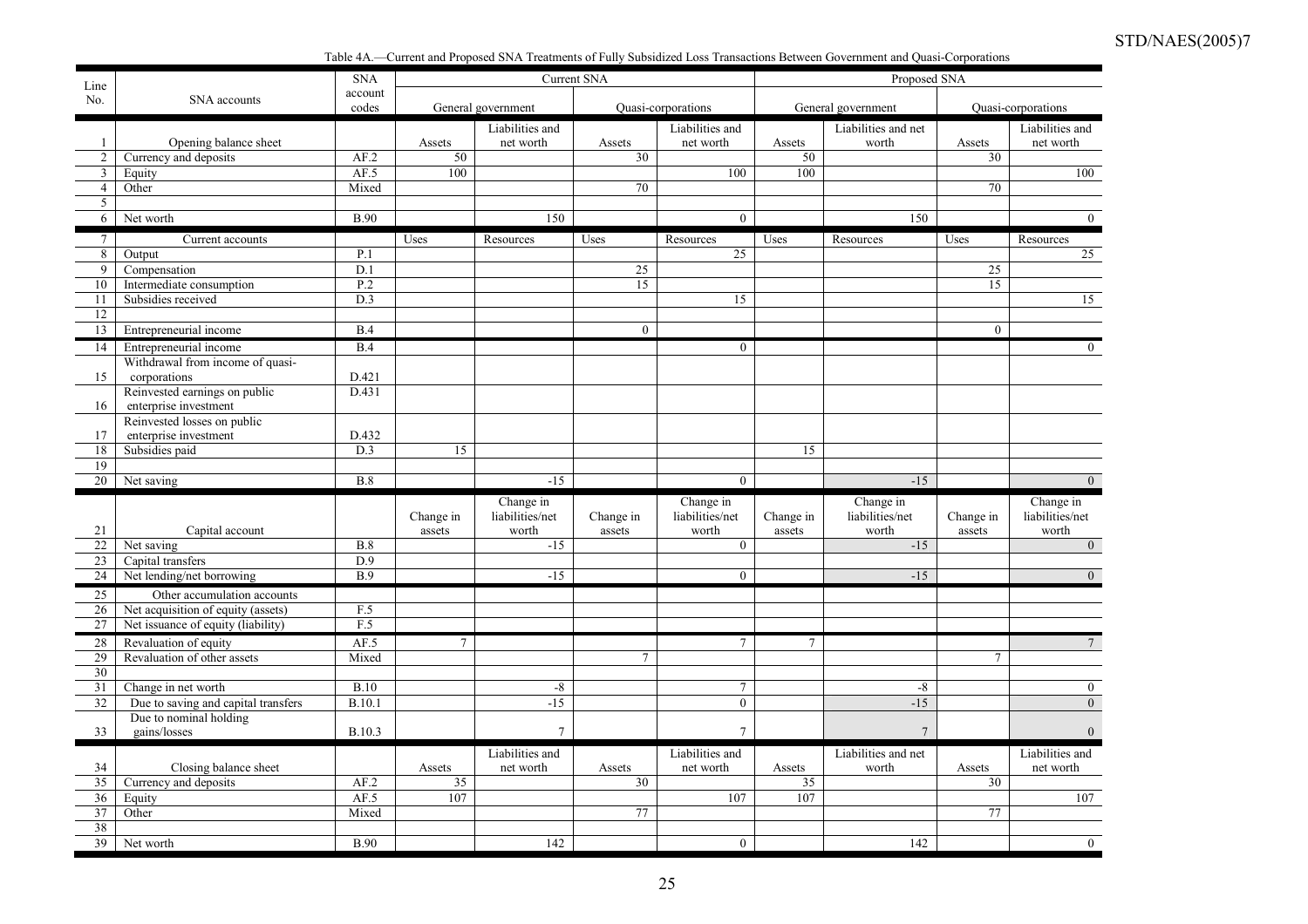Table 4B.—Current and Proposed SNA Treatments of Quasi-Corporations' Loss with No Cash Subsidy to Owning Government

| Line            |                                                      | <b>SNA</b>       |                 |                              | <b>Current SNA</b> |                              |                 | Proposed SNA                 |                 |                              |
|-----------------|------------------------------------------------------|------------------|-----------------|------------------------------|--------------------|------------------------------|-----------------|------------------------------|-----------------|------------------------------|
| No.             | SNA accounts                                         | account<br>codes |                 | General government           |                    | Quasi-corporations           |                 | General government           |                 | Quasi-corporations           |
| 1               | Opening balance sheet                                |                  | Assets          | Liabilities and<br>net worth | Assets             | Liabilities and<br>net worth | Assets          | Liabilities and net<br>worth | Assets          | Liabilities and<br>net worth |
| $\overline{2}$  | Currency and deposits                                | AF.2             | 50              |                              | 30                 |                              | 50              |                              | $\overline{30}$ |                              |
| $\overline{3}$  | Equity                                               | AF.5             | 100             |                              |                    | 100                          | 100             |                              |                 | 100                          |
| $\overline{4}$  | Other                                                | Mixed            |                 |                              | $\overline{70}$    |                              |                 |                              | 70              |                              |
| 5               |                                                      |                  |                 |                              |                    |                              |                 |                              |                 |                              |
| 6               | Net worth                                            | <b>B.90</b>      |                 | 150                          |                    | $\mathbf{0}$                 |                 | 150                          |                 | $\overline{0}$               |
| $7\overline{ }$ | Current accounts                                     |                  | Uses            | Resources                    | Uses               | Resources                    | Uses            | Resources                    | Uses            | Resources                    |
| 8               | Output                                               | P.1              |                 |                              |                    | 25                           |                 |                              |                 | 25                           |
| 9               | Compensation                                         | D.1              |                 |                              | 25                 |                              |                 |                              | 25              |                              |
| 10              | Intermediate consumption                             | P.2              |                 |                              | 15                 |                              |                 |                              | $\overline{15}$ |                              |
| 11              | Subsidies received                                   | D.3              |                 |                              |                    | $\mathbf{0}$                 |                 |                              |                 | $\overline{0}$               |
| 12              |                                                      |                  |                 |                              |                    |                              |                 |                              |                 |                              |
| 13              | Entrepreneurial income                               | B.4              |                 |                              | $-15$              |                              |                 |                              | $-15$           |                              |
| 14              | Entrepreneurial income                               | B.4              |                 |                              |                    | $-15$                        |                 |                              |                 | $-15$                        |
|                 | Withdrawal from income of quasi-                     |                  |                 |                              |                    |                              |                 |                              |                 |                              |
| 15              | corporations                                         | D.421            |                 |                              |                    |                              |                 |                              |                 |                              |
|                 | Reinvested earnings on public                        | D.431            |                 |                              |                    |                              |                 |                              |                 |                              |
| 16              | enterprise investment<br>Reinvested losses on public |                  |                 |                              |                    |                              |                 |                              |                 |                              |
| 17              | enterprise investment                                | D.432            |                 |                              |                    |                              | 15              |                              |                 | 15                           |
| 18              | Subsidies paid                                       | D.3              | $\overline{0}$  |                              |                    |                              |                 |                              |                 |                              |
| 19              |                                                      |                  |                 |                              |                    |                              |                 |                              |                 |                              |
| 20              | Net saving                                           | B.8              |                 | $\overline{0}$               |                    | $-15$                        |                 | $-15$                        |                 | $\overline{0}$               |
|                 |                                                      |                  |                 | Change in                    |                    | Change in                    |                 | Change in                    |                 | Change in                    |
|                 |                                                      |                  | Change in       | liabilities/net              | Change in          | liabilities/net              | Change in       | liabilities/net              | Change in       | liabilities/net              |
| 21              | Accumulation accounts                                |                  | assets          | worth                        | assets             | worth                        | assets          | worth                        | assets          | worth                        |
| 22              | Net saving                                           | B.8              |                 | $\overline{0}$               |                    | $-15$                        |                 | $-15$                        |                 | $\overline{0}$               |
| 23              | Capital transfers                                    | $\overline{D.9}$ | $\overline{0}$  |                              |                    |                              |                 |                              |                 |                              |
| 24              | Net lending/net borrowing                            | <b>B.9</b>       |                 | $\theta$                     |                    | $-15$                        |                 | $-15$                        |                 | $\theta$                     |
| 25              | Other accumulation accounts                          |                  |                 |                              |                    |                              |                 |                              |                 |                              |
| 26              | Net acquisition of equity (assets)                   | F.5              |                 |                              |                    |                              | $-15$           |                              |                 |                              |
| 27              | Net issuance of equity (liability)                   | F.5              |                 |                              |                    |                              |                 |                              |                 | $-15$                        |
| 28              | Revaluation of equity                                | AF.5             | $-8$            |                              |                    | $-8$                         |                 |                              |                 | $7\overline{ }$              |
| 29              | Revaluation of other assets                          | Mixed            |                 |                              | $\tau$             |                              | $7\phantom{.0}$ |                              | $\tau$          |                              |
| 30              |                                                      |                  |                 |                              |                    |                              |                 |                              |                 |                              |
| 31              | Change in net worth                                  | B.10             |                 | $-8$                         |                    | $\boldsymbol{0}$             |                 | $-8$                         |                 | $\overline{0}$               |
| 32              | Due to saving and capital transfers                  | B.10.1           |                 | $\theta$                     |                    | $-15$                        |                 | $-15$                        |                 | $\theta$                     |
|                 | Due to nominal holding                               |                  |                 |                              |                    |                              |                 |                              |                 |                              |
| 33              | gains/losses                                         | <b>B.10.3</b>    |                 | $-8$                         |                    | 15                           |                 | $7\overline{ }$              |                 | $\Omega$                     |
|                 |                                                      |                  |                 | Liabilities and              |                    | Liabilities and              |                 | Liabilities and net          |                 | Liabilities and              |
| 34              | Closing balance sheet                                |                  | Assets          | net worth                    | Assets             | net worth                    | Assets          | worth                        | Assets          | net worth                    |
| 35              | Currency and deposits                                | AF.2             | 50              |                              | 15                 |                              | 50              |                              | 15              |                              |
| 36              | Equity                                               | AF.5             | $\overline{92}$ |                              |                    | 92                           | 92              |                              |                 | 92                           |
| 37              | Other                                                | Mixed            |                 |                              | 77                 |                              |                 |                              | 77              |                              |
| 38              |                                                      |                  |                 |                              |                    |                              |                 |                              |                 |                              |
| $\overline{39}$ | Net worth                                            | <b>B.90</b>      |                 | 142                          |                    | $\bf{0}$                     |                 | $\overline{142}$             |                 | $\overline{0}$               |